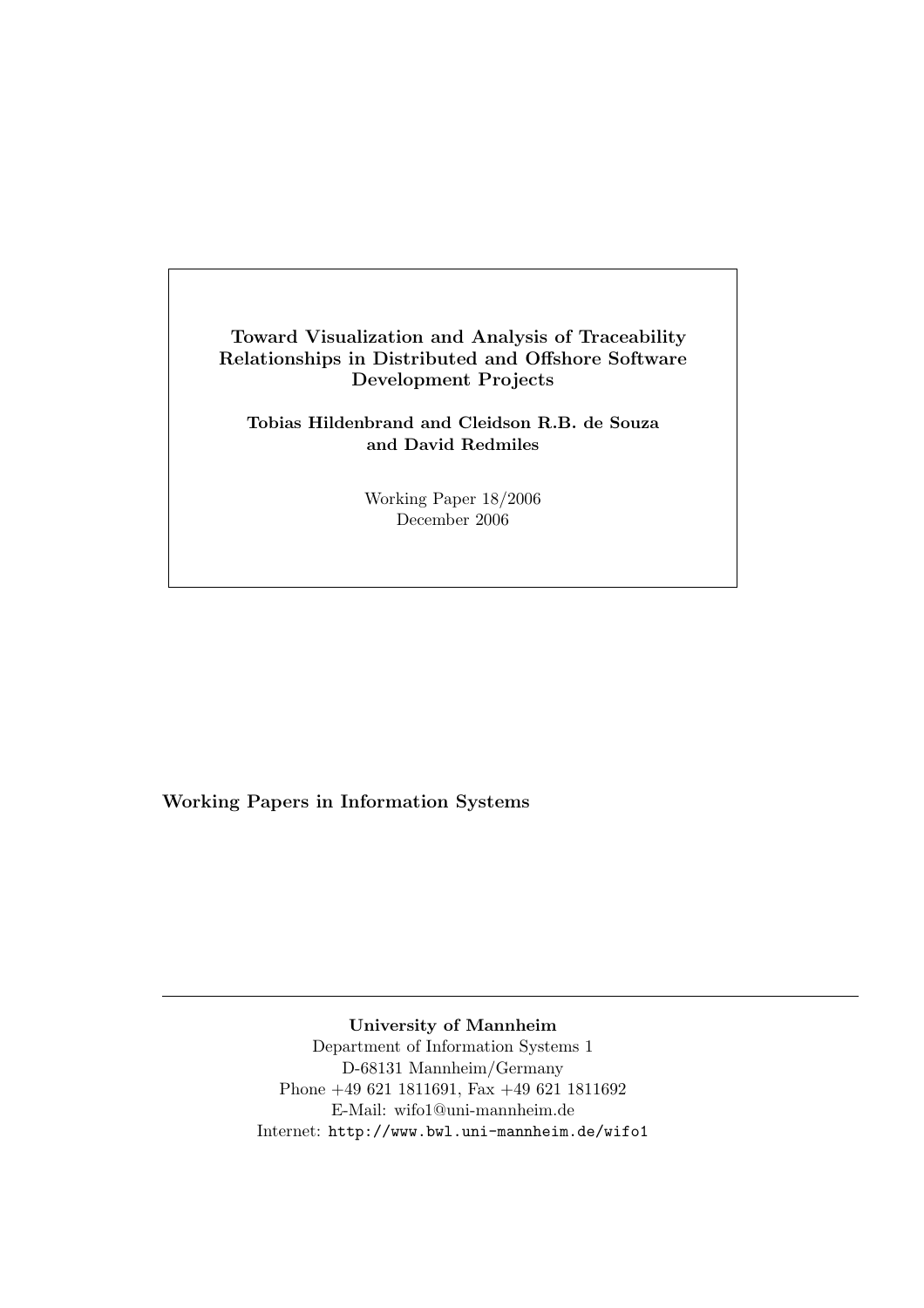# **Toward Visualization and Analysis of Traceability Relationships in Distributed and Offshore Software Development Projects**

Tobias Hildenbrand<sup>1</sup>, Cleidson R. B. de Souza<sup>2</sup>, David Redmiles<sup>3</sup>,

<sup>1</sup> Lehrstuhl für ABWL und Wirtschaftsinformatik, Universität Mannheim, Schloss, D-68131 Mannheim, Germany hildenbrand@uni-mannheim.de

2 Departamento de Informática, Universidade Federal do Pará Campus Universitário do Guamá, Belém, PA, 66.075-110, Brazil cdesouza@ufpa.br

<sup>3</sup> Department of Informatics, Donald Bren School of Information and Computer Sciences University of California, Irvine Irvine, CA 92697-3430, USA redmiles@ics.uci.edu

**Abstract.** Offshore software development projects provoke new issues to the collaborative endeavor of software development due to their global distribution and involvement of various people, processes, and tools. These problems relate to the geographical distance and the associated time-zone differences; cultural, organizational, and process issues; as well as language problems. However, existing tool support is neither adequate nor grounded in empirical observations. This paper presents two empirical studies of global software development teams and their usage of tools. The results are then used to motivate and inform the construction of more useful software development tools. The focus is on issues that are tool-related but have not yet been solved by existing tools. The two software tools presented as solutions, Ariadne and TraVis, explicitly address yet unresolved issues in global software development and also integrate with prevalent other solutions.

**Keywords:** Traceability, Relationships, Dependencies, Distributed Software Development, Offshore Software Development, Visualization.

# **1 Introduction**

Software development is one of the most common examples of collaborative work. Software developers interact face to face and through artifacts to reach their goal. To support this effort, several approaches and tools have been proposed. For instance, software processes [1] establish the sequence of activities that software developers need to perform, and modularization techniques [2] allow a software system to be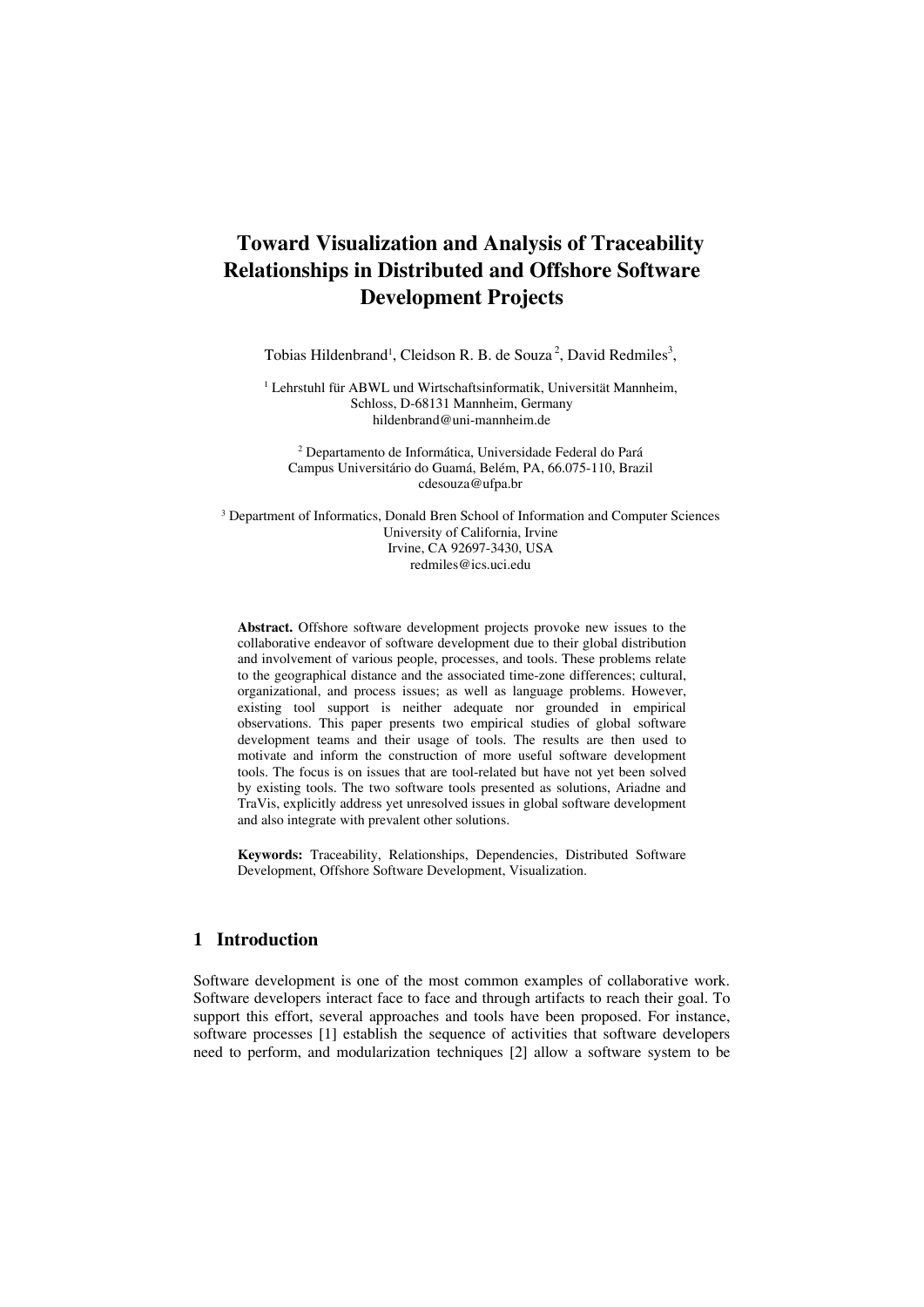decomposed and developed in pieces that can be later reintegrated. Tool support has also been adapted, ranging from simple tools such as instant messenger systems and email, to configuration management tools [3, 4], and to even more specialized collaborative tools such as Ariadne [5, 6], Augur [7], Jazz [8], and Palantír [9], among others.

More recently, due largely to economic considerations [10], engineers from different countries and continents have collaborated in *global* software development (GSD) efforts—software projects that span countries, time zones, and even continents. However, these projects bring additional problems to this collaborative endeavor: the geographical distance and the associated time-zone differences; cultural, organizational, and process issues; as well as language problems [11, 12]. Despite the commonalities in such global efforts, adequate tool support for these activities has not yet been fully realized. Furthermore, the few existing tools that have been proposed for offshore scenarios are rarely grounded in empirical data. The contribution of this paper is exactly that—it presents two empirical studies about global software development teams and their utilization of tools. The results are then used to motivate the construction of more adequate and useful software development tools. The empirical studies identify persistent problems in organizations conducting global software projects. The focus is on issues that are tool-related but have not yet been solved by existing tools. These particular issues are used to motivate the construction of two novel software tools, Ariadne and TraVis, which explicitly address yet unresolved issues in global software development.

This paper is organized as follows. The next section presents the two empirical studies that were conducted. Section 3 presents the tools that were developed grounded on the analysis of the empirical data. A discussion section follows. Finally, conclusions and suggestions for future work are presented.

# **2 Empirical Studies**

This section presents the two empirical studies that were conducted. The first one is a qualitative study that aimed to explore the advantages and disadvantages of offshore software development (OSD). The second one is an analysis of feature and change requests for a collaboration platform aimed at collaborative and distributed software development teams.

#### **2.1 The MBL Offshore Software Development Project**

This empirical study describes a qualitative investigation of an offshore software development project that took place in a large software development organization. A qualitative approach was adopted because it allowed us to investigate our own research questions while it also offered the flexibility to explore issues from the perspectives of the informants [13].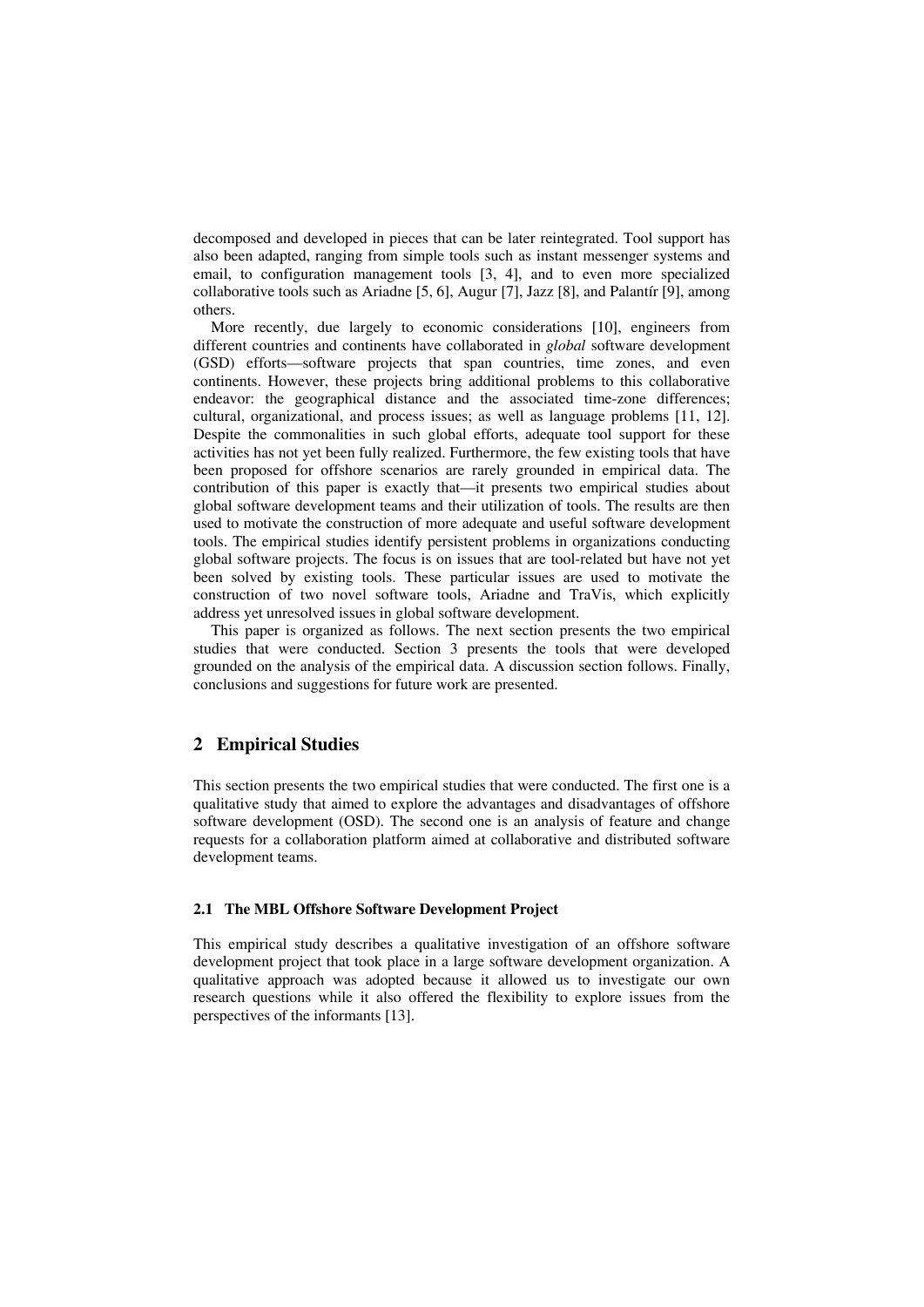## **2.1.1 Setting and Methods**

Our fieldwork was conducted in a large software development company we will call LAR (a pseudonym). LAR is one of the largest software development companies in the United States, with products ranging from operating systems to software development tools, including e-business and tailored applications. The project we studied, MBL (another pseudonym), was responsible for developing a mobile application that had not yet been released during the period of the study. The project staff was divided into three major groups: user interface (UI) designers, software developers, and the quality assurance (QA) team. The staff was distributed over five different sites spread in three different countries: Raleigh, North Carolina, US; Westford, Massachusetts, US; Beijing, China; Shanghai, China; and Taipei, Taiwan. To be more specific, user interface design and evaluation was performed by six professionals in Raleigh, and the implementation was performed in all other sites distributed as follows: nine developers in Westford, five in Shangai, five in Beijing, and four in Taipei. The quality assurance team was divided between the US and Chinese sites: three engineers were located in Westford and six engineers in Beijing. The main coordination of the project and the project manager for this project were located in Westford, where all the data were collected.

Data were collected through document analysis and semi-structured interviews [14]. Among other documentation, we collected emails and instant messages exchanged among the software engineers and artifacts. We were also granted access to shared discussion databases used by the software engineers. All of this information was used in addition to notes generated by the interviews. We conducted 17 semistructured interviews with members of all teams from the different sites: some interviews were conducted face to face, and others were conducted by telephone, with one interview conducted by using instant messaging. The interview questions were designed to encourage the participants to talk about their everyday work, including work processes, problems, tools, communication, collaboration, and coordination efforts between their collocated and distributed colleagues. Interviews also aimed to explore the relationship between software dependencies and the coordination of software development projects, or, to be more specific, the potential usage of dependency information to facilitate collaborative software development. Interviews lasted between 20 and 70 minutes. All the material collected has been analyzed using grounded theory techniques [13]. The following sections describe the results of this analysis.

## **2.1.2 MBL's Software Development Process**

As expected, user interface designers wrote specifications in the very beginning of the process. These specifications aimed managers and contained high-level descriptions of the functionalities of the application. Detailed specifications, also called design documents, were written by software developers and contained parts of source code (method calls, Java interfaces, etc.). The goal of these specifications was to allow the reader to learn how to use the software component being implemented; that is, they provided as much detail as possible about how the specifications would be implemented without actually coding them. UI designers and software developers reviewed the initial versions of these documents, which were stored in shared folders accessible to all team members.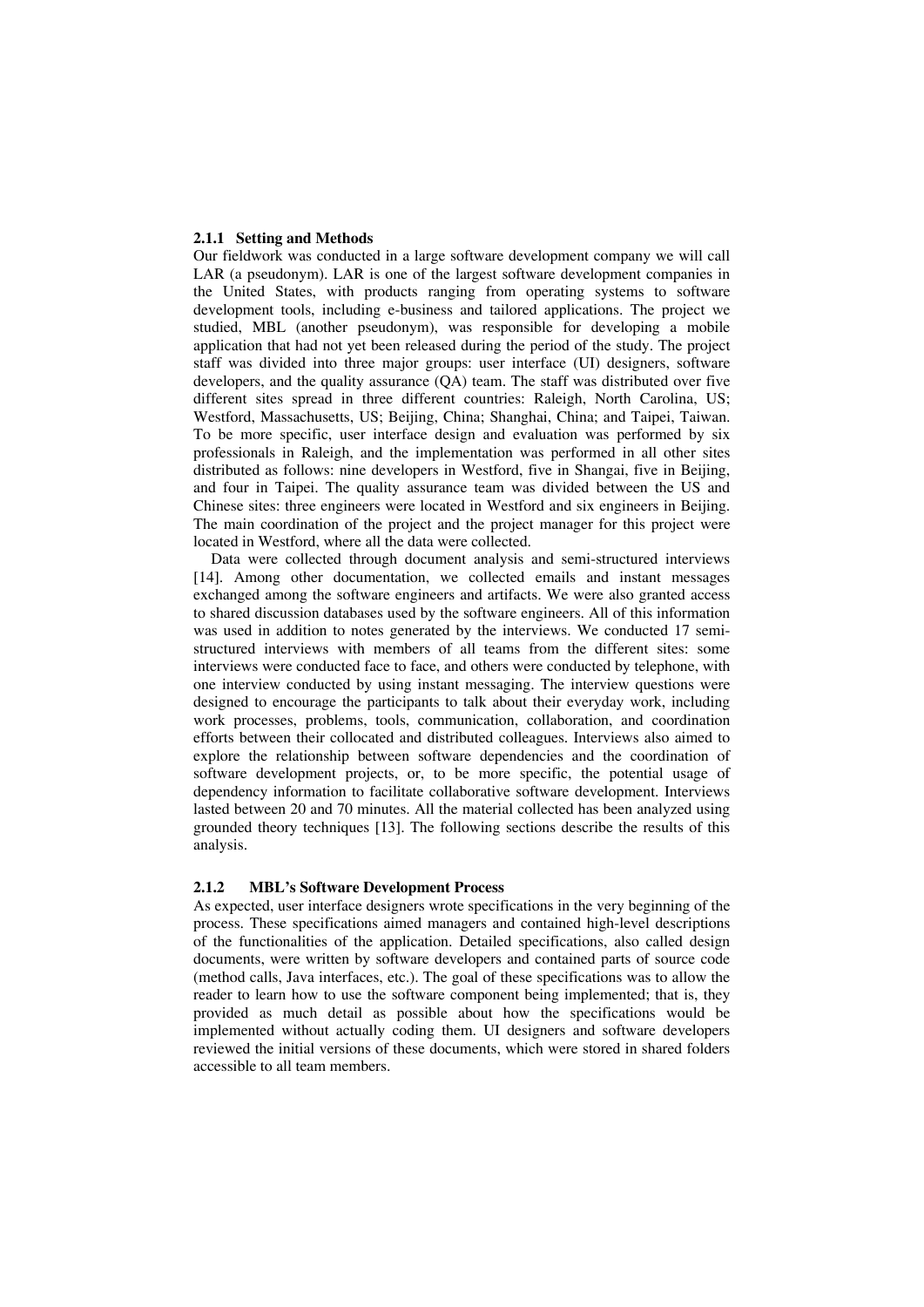Specifications and design documents were used to develop test plans, which would be shown to the developers once they finished their implementation work. In fact, testing had already started: the QA engineers tested the software, and when they found an issue, they filled a request in the bug database that would automatically generate an email to the developers. It was the developers' responsibility to find out where in the architecture the bug was to be found because the testing was performed from the point of view of the user. At the time, most issues were simply ignored by developers because they were aware that the issues reflected either things that were not implemented yet or things that they already knew were not working. Based on the specifications, software developers created methods in the source code but without actually providing an implementation for them. When the data collection was conducted, UI designers had just started opening issues in the database for problems in the software. Previously, they informed the developers about issues by using email instant messages.

#### **2.1.3 Distribution and Communication**

To facilitate communication among the distributed software developers, the MBL project adopted different strategies. For example, weekly conference calls among developers from all countries were conducted to facilitate the coordination of the work. Developers had to adjust their work habits to attend these calls (e.g., US workers had to work late at night).

Another strategy adopted by the QA team was to pair up software developers from each site so that one was the "contact person" of the other. That way, the developer in the US would forward important information about the developers at his site to his contact person in China, who was responsible for forwarding this information to his collocated colleagues. Similarly, the contact person in China would not send emails to developers in the US (or at least would not expect them to reply); and would instead send emails to his US counterpart and leave it to him to forward the email. When interviewed, the US developer mentioned that he expected to receive several emails a day. He was aware that his work included mainly communication: "Yeah, I do receive too many emails, but it is my work, so…". The US developer and his Chinese counterpart engaged in conversations daily.

The manager of the team in Taipei read the project mailing lists looking for "something useful" for his team; whenever he found something, he would forward it to the relevant software developer. This manager also received status information from his team members, aggregated it, and then sent this information to his manager in Westford.

Despite all these strategies, as expected, several developers complained about the difficulty of communicating with their distributed colleagues. The main comment was the long turnaround time for getting answers and clarifications because developers were spread across different time zones. According to informant 16:

The disadvantage is solving little problems where you might have a 24-hour return time, which is kind of bad. So I think what ends up happening is that people just will stay later or get in earlier, whatever, and we'll do the [instant messenger tool], and try and solve it right then and there. The [instant messenger tool] is much better than emailing back because email might wait until they've gone to bed or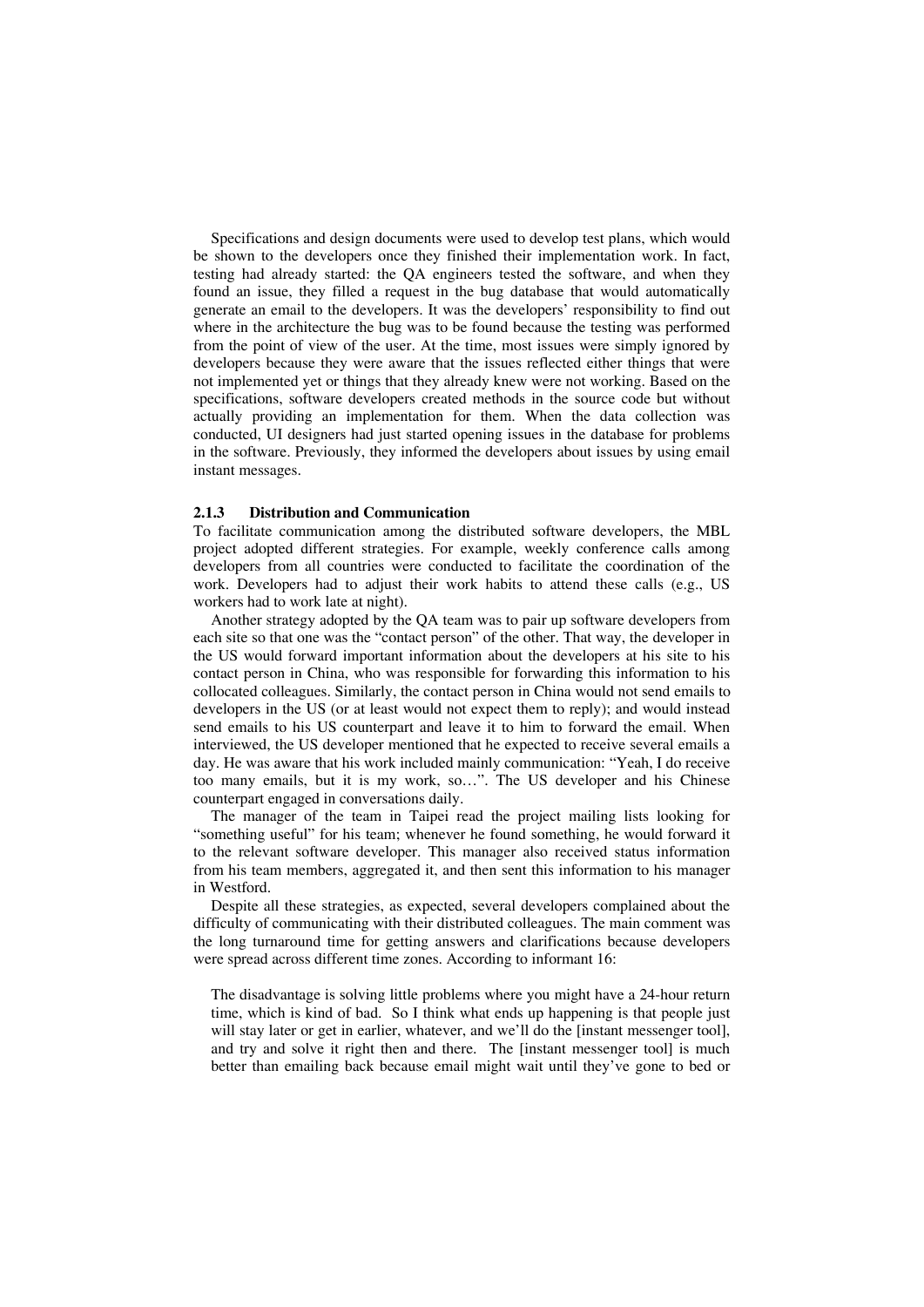they're too tired to deal with it or whatever, and then it waits until the next cycle ends. It can cause major delays.

In contrast, this same developer reported an advantage that arose out of the work done in the different time zones:

It isn't actually so bad, because you can generally get them in the morning, and you can generally get them late in the evening—not too late in the evening. So that it's 7:00 p.m., 8:00 p.m., 9:00 p.m. at night or whatever. And it can be very useful. For instance, I have sent detailed emails to them asking them to make a fairly significant change. And then you wake up the next morning and it's done. And it's a beautiful thing. Because they have a whole day to discuss it and work out the solution or whatever, and they check in the code and … all is well. So that can be a real advantage, if you can get that flow going.

#### **2.1.4 Changes in the Specifications and Notifications**

UI designers performed usability tests in the specifications even before the implementation was finished. The results of these tests could lead designers to propose changes to the specifications they had created, and as a consequence could impact software developers' work. Indeed, according to one of members of the test team, the specifications changed fairly often. Another software developer reported overhearing his colleagues mentioning they had finished implementing a particular feature and then UI designers requested a change: "Well, I just implemented it this way and now they want us to change it" (informant 16, page 5). Other informants also reported not being notified about changes in the specifications. Another reason that led to changes in the specifications involved requests from the software developers. They requested changes to the UI specifications, arguing that the UI designs were not technically feasible in the amount of time they had.

Changes in the specifications also impacted the quality assurance team. Members of this team had to write test plans and rewrite them every time the specifications were updated. According to a tester: "it [the process of re-writing test plans] is a very boring job" (informant 09). To minimize this problem, QA engineers broke the test plans into two parts—the test design and the test data—so that only one of them had to be changed when the specification changed. The QA manager in China reported that QA members could not wait for the specifications to be finished to write their test plans because, if they did, they would not have enough time to write the test cases.

In any of these cases, changes in the specifications were preceded by discussions between the UI designers and the software developers through conference calls, emails, instant messaging, or even meetings (informant 16, page 4; informant 14).

#### **2.1.5 Notification of the Changes**

A relevant aspect that came up in the data regarded change notifications, that is, notifications that were sent because of changes in the different artifacts. A software engineer in China reported that he would not receive notifications from his "contact person" in the US. In contrast, the UI designer interviewed reported that she would notify developers and testers of changes in the specifications. Whenever notifications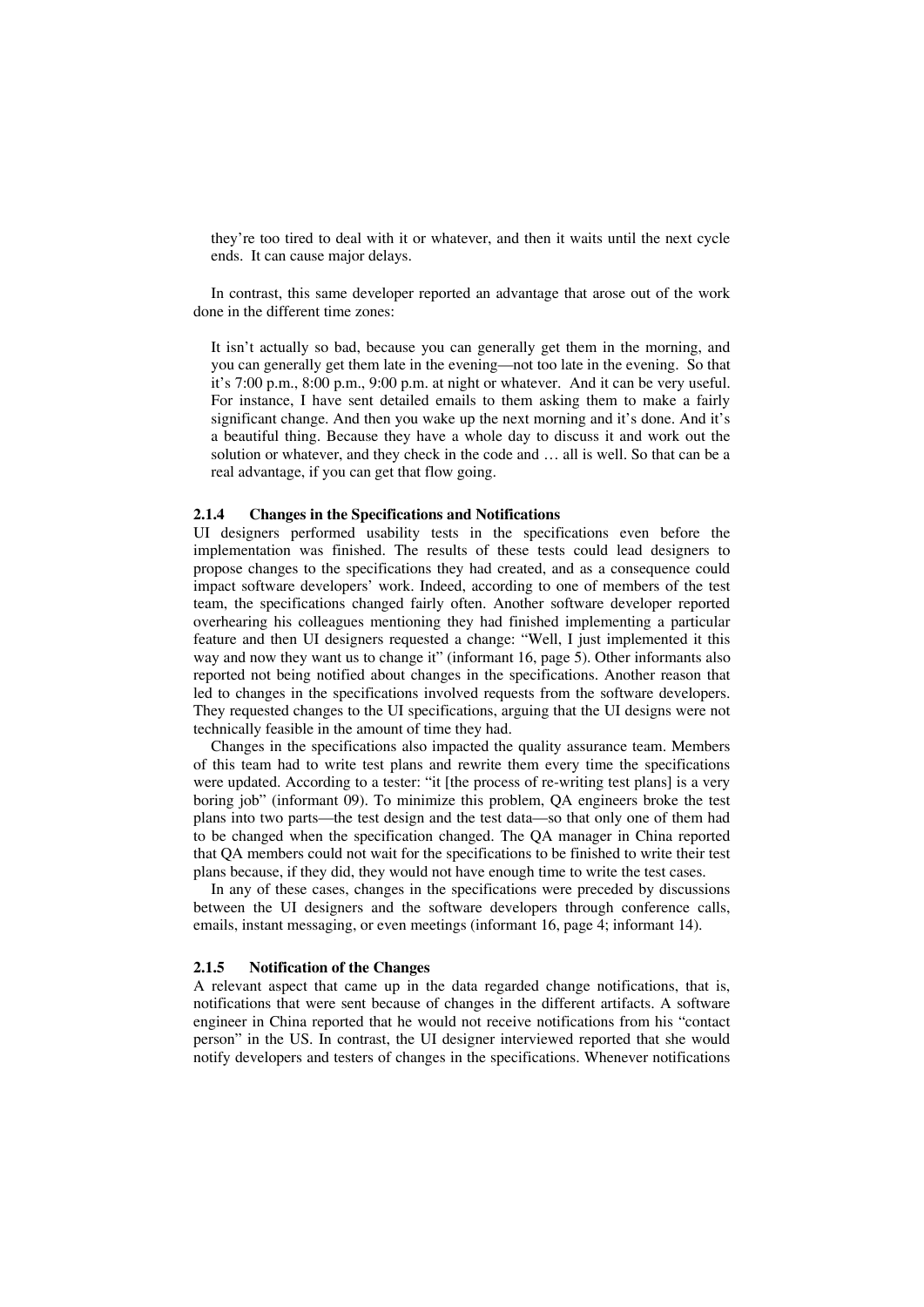were received, however, they overwhelmed developers because they were not tailored to them, as a developer in the US properly put it (informant 03, page 29):

I will never go into one document trying to figure out what other people did. ... But I also wouldn't like it—the way that—I get a … ten million different email messages just because somebody did over something that had nothing to do with me.

This quote also illustrates the importance to developers of change management systems that track the changes in artifacts.

## **2.1.6 Dependency Analysis**

As mentioned in the previous section, one of the goals of the interviews was to investigate the usage of software dependency information to coordinate distributed projects. One informant mentioned that by inspecting configuration files of the project, he could find out which *components* depended on the component he was developing. With that information, this developer could find out which *developers* depended on his code, another piece of information that could be used to guide the notifications to be sent whenever artifacts changed.<sup>1</sup>

Another software developer reported a similar interest in finding out who the developers were that were calling her code: "There is no really … good way to keep track of who's consuming your code." The distributed nature of this project was particularly relevant in this case, as the conversation below attests:

Informant 03: … local people like Mike [pseudonym]. It's easy just to say, "Well, have you tried this? Have you tried this as well?" ... "I didn't have time. I'm going to try it tomorrow." And then the second day I bumped into him again. I would bug him and say, "Well, have you tried it? How did it go?" [He would] say, "Oh, that didn't work. I would send you the exception." It's much easier at this point, but let's say the … people in Taiwan.

Researcher: Right.

Informant 03: I mean I don't go to … I don't actively go ahead and chase them around and say, "How many—this interface, how many methods have you exercised?" You don't need this. I don't—I mean I don't have time, simply I just don't have time to do that. So … is so much harder.

Researcher: Would you like to know that information?

Informant 03: I definitely would have liked to—would love to—have that information as early as possible …

Researcher: Mm-hmm.

<sup>&</sup>lt;sup>1</sup> We will illustrate in the following section that this is exactly the principle used in Ariadne.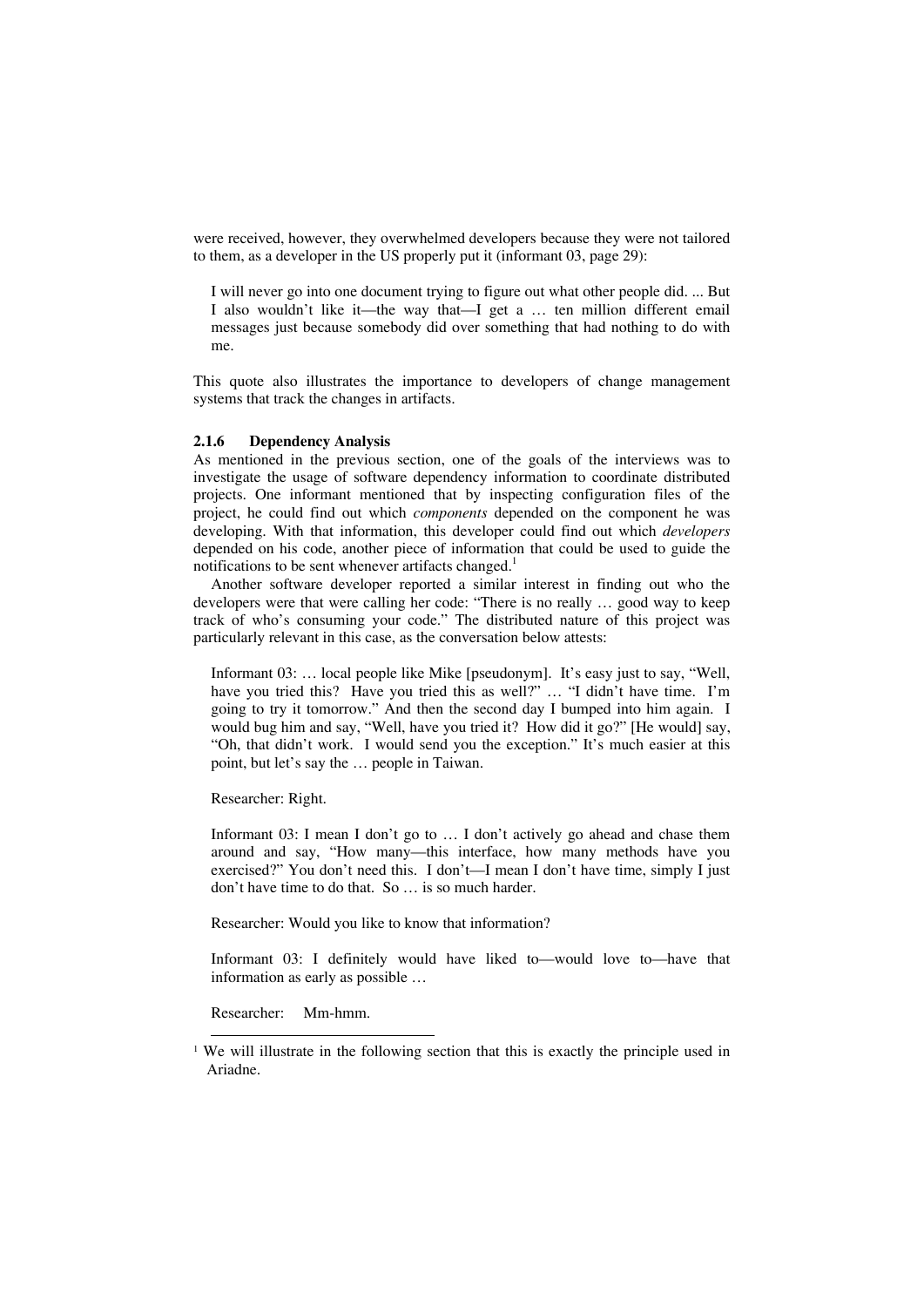Informant 03: … because that makes my life much easier. For example, Mike [a local colleague] starts to use my stuff so late and we have … builds supposedly by 23rd. That's when we have all of the … work. And he only starts to test my stuff on the 21st and by [the] 22nd he realized there are two methods [that are] not really doing what I want it to do. And he told me on the 22nd and I only have one day actually, not even one day … to do it because we do build like once a day. Well, I would have had like any other build … have to get up at four. … So, of course, I would love to hear them telling me, "Okay, I have ... I did all of testing, [and it] worked."

The quote above illustrates how it is important for developers to know *who* is consuming their codes and *when* this integration with their codes starts. This information is useful because it allows the developer to anticipate the work that will be requested of them before the deadline. This information is necessary from both collocated and distributed colleagues. The informal conversations that are afforded by the collocation simplify this process among local colleagues; in contrast, however, developers are not able to find this status information when their colleagues are distributed over different countries. This is again made clear by informant 03:

With Mike [a collocated developer], I can say, "Can you please try ...?" With Taiwan, I don't do that. I don't really know them that well. I talk to them, but unless something ... unless something [is] really important, you don't ...

In fact, this informant reported that in one occasion a developer in China was already using her code and she did not know it.

Developers in China reported the exact same problem during the interviews: the Shangai team was developing a software component already in use by the Beijing team for two months and by the US team for only a week. According to the Shangai team leader, his distributed colleagues were giving low priority to his component, and that could lead to problems in the end of the implementation phase for his team because they would have only a short time to fix potential problems. This happened with both the Beijing and the US teams. In fact, he reported having to email his colleagues in Beijing asking them to integrate his component into their code and requesting a deadline for that. During weekly "checkpoints," he would confirm how the integration was going. This team leader trained the Beijing developers on the usage of his component. During the period of data collection, a Beijing developer was in the United States, training the developers on the same component. To accompany this process, the Shangai team leader and the Beijing developer who was in the United States had weekly "checkpoints." It was through one of these checkpoints that the Shangai team found out that the US team had started using his component.

These results are not surprising (the effect of distance on the coordination of the work has been known for decades); however, the possibility of using software dependency information to minimize the coordination problems is an important result of this study. This will be discussed in more detail in the following section.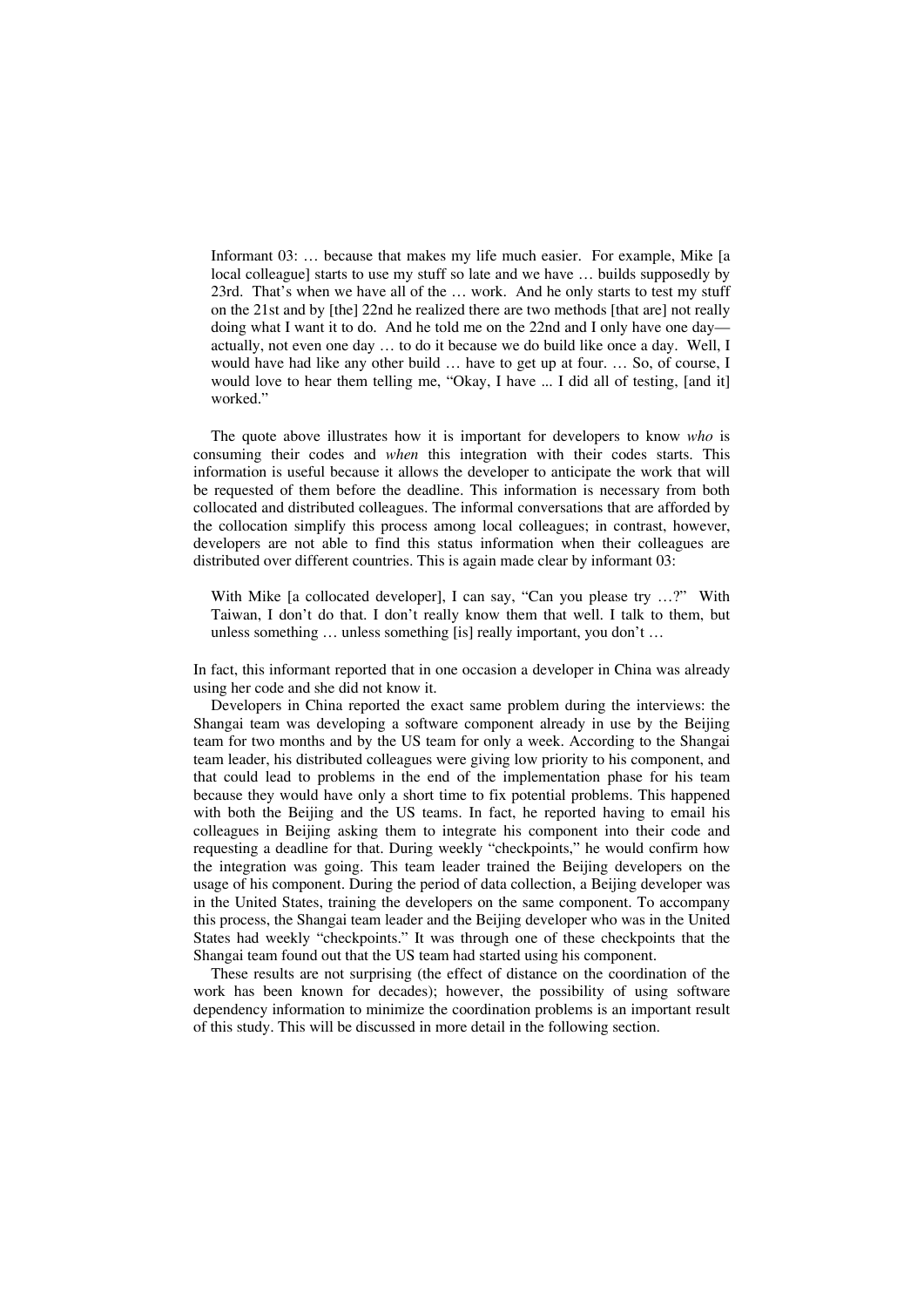### **2.2 Feature and Change Requests for Offshore Collaboration Platforms**

Collaborative software development platforms (CSDPs) comprise and unify not only source code management, but multiple software development and knowledge management tools. These tools include build management systems, issue trackers, Wikis, and discussion forums. These tools have often been successfully used in distributed open source software development projects as well as offshore software development scenarios [26, 34, 27]. The CSDP serves as platform for capturing and maintaining traceability and rationale information.

In a second empirical effort, feature and change requests of one of the marketleading collaborative software development platform vendors, VCI (pseudonym), have been investigated and analyzed for evidence about open tool–related issues in distributed and offshore software development.

# **2.2.1 Settings and Methodology**

VCI has a broad customer base, ranging from large producing companies and financial service providers to software development companies. In fact, most companies use the tool for their globally distributed development projects. VCI's collaboration platform supports most common collaboration features such as a document management system (DMS), a Wiki system, issue trackers, reporting, Wikienabled discussion forums, and chat rooms, as well as code-related features such as source code and build management (see also [34]). The platform is not a stand-alone solution for software development, but integrates various established tools (e.g., the Eclipse development environment, CVS, and Subversion), as well as numerous other tools. The platform does not prescribe one particular development process, which can be an advantage with several heterogeneous sites all over the world.

Customers are allowed and encouraged to post their requests concerning the platform directly to VCI's change request tracker. This change request tracker uses VCI's own tool and establishes something comparable to a community among its customers. The tracker tool supports an item-related discussion among users and support personnel. Moreover, users can link change requests to other requests and artifacts and refer to those.

The data inspected was extracted from the change request tracker and contained 183 items from 34 different customers. Each item has a unique identification (ID) number, a brief summary in addition to a more detailed description with comments from different users, as well as responses from VCI's support team, a time stamp, a resolution status, and an issue category.2 Table 1 shows the distribution of these feature requests over different categories<sup>3</sup> and users.

 <sup>2</sup> Please note that several other attributes were not considered for this particular analysis. 3 These categories have been set by the vendor.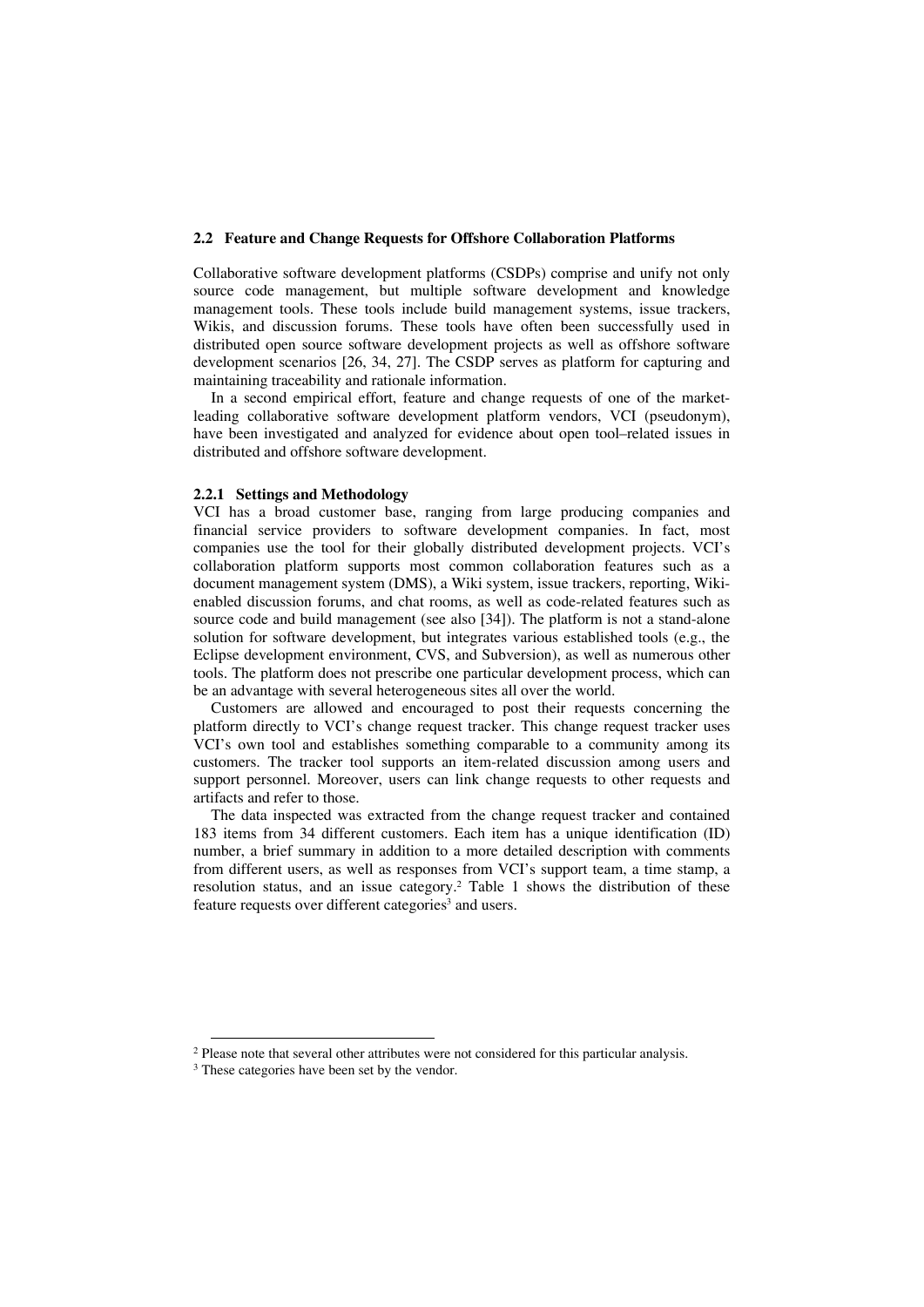| Category              | <b>#Requests</b> | #Users         |
|-----------------------|------------------|----------------|
| Client                |                  |                |
| Communication         | 4                | 4              |
| Database              | 15               |                |
| Documentation         | 5                | 4              |
| <b>IDE</b> Plug-in    | 3                |                |
| Release               | $\overline{2}$   | $\overline{2}$ |
| Remote Application    | 12               | $\overline{2}$ |
| Programming Interface |                  |                |
| (API)                 |                  |                |
| <b>Run Time</b>       | 2                | 2              |
| Server                | 11               |                |
| Web User Interface    | 29               | 12             |
| Wiki                  | 22               | 5              |
| Unspecified           | 77               | 23             |
| <b>TOTAL</b>          | 183              |                |

Table 1 Distribution of Feature Requests over Categories and Users

Table 1 also illustrates that besides many unspecified items, the design of the Internet-based (Web) user interface and the lately added Wiki system drew most of the attention from customers. However, many unspecified issues also revolved around UI and Wiki.

In a second analytic step, 232 already resolved items were also investigated because some of those were not yet incorporated in the latest release of the software or were only partly implemented so far. Moreover, some customer needs could not be implemented due to time restrictions, but were valid expressions of their requirements as well. The distribution of categories is comparable to one of the unresolved issues (see Table 1).

As for the interpretative analysis, each tracker item was investigated, including its cross references and the people involved. This in-depth analysis revealed that there are currently three major fields of interest among the CSDP users: artifact change propagation, artifact linking and traceability, and relationship visualization. In the following sections, different customers, as representatives of their companies, will be coded with capital letters starting with "customer A."

#### **2.2.2 Artifact Change Propagation**

Many customers referred to the default notification mechanism for artifact changes as being too exhaustive or not fine-grained enough (e.g., customers C and D, among others). As one customer put it, "there [sometimes] is a mail flood" produced by the platform. In OSD projects, however, an automated subscription and notification mechanism is critical for global change propagation and management [15]. VCI's collaboration platform already provides capabilities to adapt the propagation and notification patterns, but customers still bring up very special requirements, such as the "ability to subscribe individuals to be notified for a particular task" (customer E) and being able to configure the notification content in order to "quickly decide whether it could be important or not" (customer D).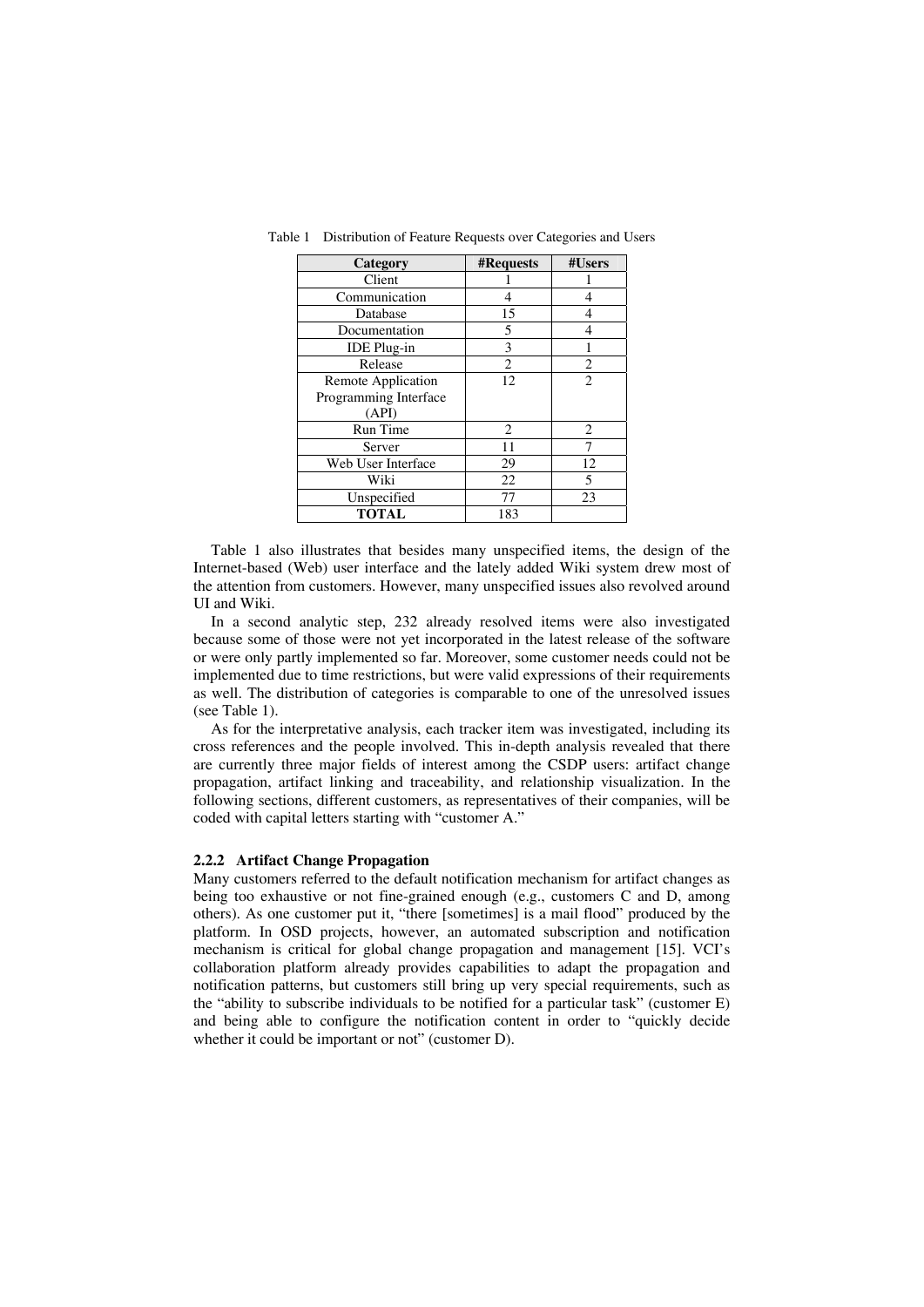Regarding distributed change management, there is also a demand for an automatically generated "change history" for certain artifacts or aggregated sets of artifacts. Examples include "a compilation of all changes in a whole subtree [of artifacts]" (customer A) and a more complete presentation of related notifications as a whole because they do not want to have "two separate systems, [the CSDP] and the email system" (customer B). This leads to issues of traceability of development processes and rationale, which are discussed in the next section.

## **2.2.3 Artifact Linking and Traceability**

Capturing and managing traceable information about artifacts, processes, and development rationale seems to be a major issue among VCI's customers. Many issues were related to this problem, half of which are still unresolved in the current version of the platform.

Customers like the idea of being able to link related artifacts by using either Wiki links or the standards association mechanism incorporated in the CSDP. They use Wiki pages and Wiki comments attached to various other artifact types to create a project-specific traceability network (as stated by customers A and F). However, various customers mention sophisticated ways of linking artifacts not yet supported by the platform. Customer A asked for a unified way of linking different types of artifacts and even automatic synchronization between Wiki links and associations: "The Wiki-description of documents and tracker items should be scanned for inter-Wiki links to tracker items or documents, and those should figure in the [association] tab automatically."

This suggests that an easier and more concise way of capturing and managing links is required. Other customers also required easier and semi-automated linking of external artifacts, such as Internet, intranet, and Wikipedia resources. This requirement has been explicitly stated by customer A and confirmed by the VCI management in another tracker issue: "We need to be able to configure our own [CSDP] extensions."

The concept of rationale management is deeply related to that of artifact linking. Customers use the platform to capture their rationale for decision processes in different software development disciplines, such as requirements engineering, architectural design, and implementation. For instance, customers postulate their need to export the full contents of a tracker, including the comments, into their process reports. Customer G, for example, expressed a need for a "way to export the full contents of a tracker including the comments."

Even though many requests revolved around Wiki-related issues, this seems to have spurred the general thoughts on different means of linking artifacts and retrieving this information from the platform. When analyzing the dates of committed requests, the discussion about traceability networks established by Wiki webs has apparently ignited more general requests pertaining to artifact linking. For example, customer A requested automatic synchronization of Wiki links with other association mechanisms: "[links] need to be [automatically] added to the [association] tab and removed."

Instead of just providing listed links to certain artifacts or resources, as customer A did, several parties demanded alternative ways of representing the network of links.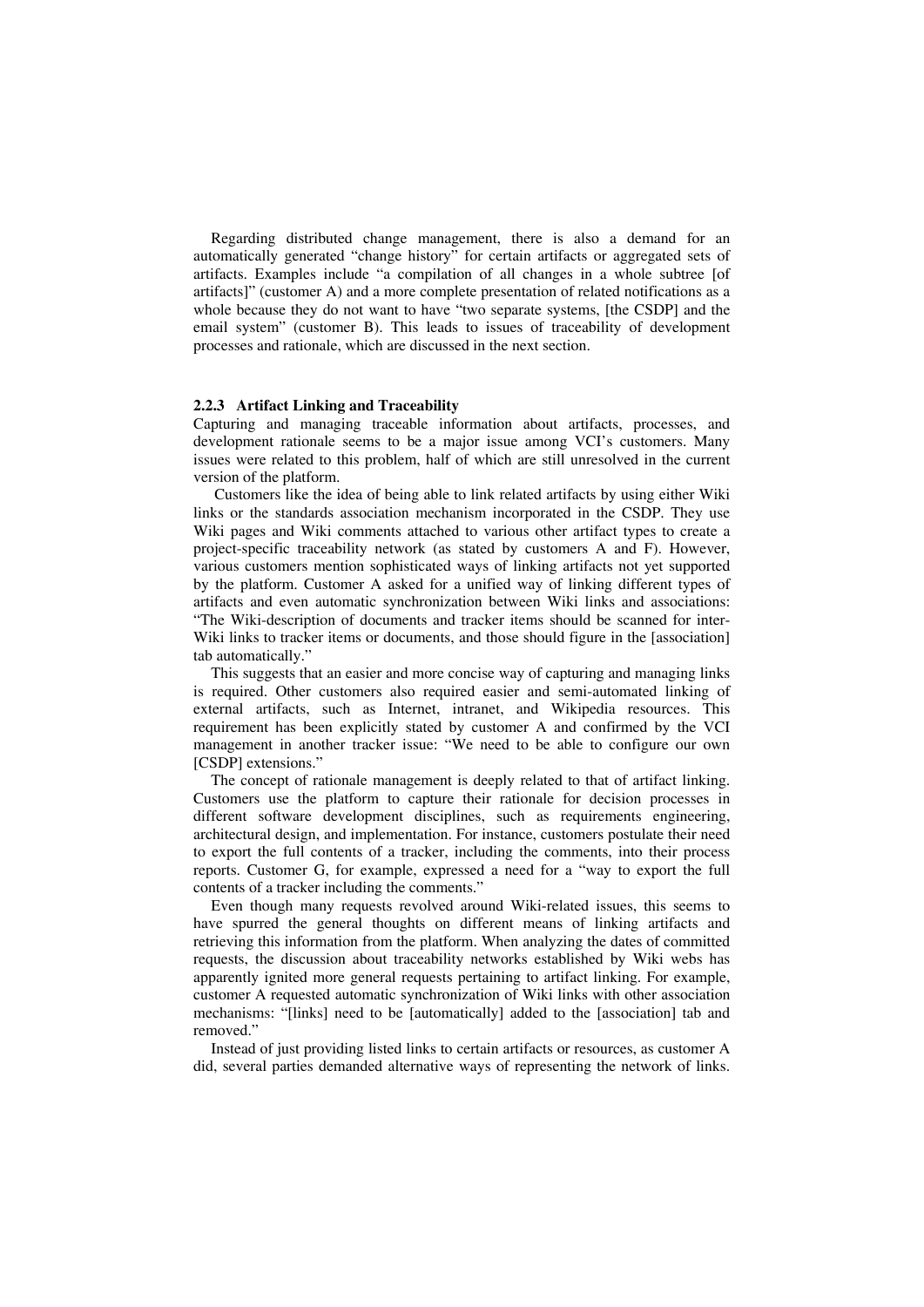VCI, as represented by their customer support, responded to this in the following way, according to VCI management: "In the first step we provide the relationship visualization with a quite simple GUI. In the next releases we will add graph, hypergraph, [and] MindMap visualization." VCI regards these features as complementary to the existing reporting functionality of their CSDP.

## **2.2.4 Summary of Findings**

As has been shown in the empirical studies in section 2, tool-related issues in offshore software development revolved around change management and traceability issues, in addition to the more general issues of distributed collaboration and asynchronous communication, which have been improved by the use of a CSDP in the VCI study. Both studies showed that change propagation and notification are still major issues in different tool settings. The MBL study also revealed many issues pertaining to dependency analysis and management, whereas the VCI customers had problems with linking different artifacts and visualizing these relationships.

# **3 Tool Support for Offshore Software Development**

This section describes two different tools created to support OSD. The first, Ariadne, is an Eclipse plug-in, whereas the second is built on top of the same collaborative software development platform VCI used in our second empirical study. More important, the designs of both tools were informed by the empirical data described in the previous section. First, both tools focus on the identification, analysis, and visualization of dependency and traceability information that exist among the software development artifacts. With this information, it is possible to identify software developers associated with these artifacts and provide tailored notification of changes and proper impact analysis. Furthermore, it is also possible to perform social network analysis to identify developers who play special roles in the software development process.

# **3.1 Ariadne**

#### **3.2.1 Functionality and Features**

Ariadne is designed to perform automatic dependency analysis on software projects shared in configuration management repositories and to generate visualizations of social dependency information. Generating social dependencies involves three types of dependency information. Initially, Ariadne identifies the technical dependencies in the source code by constructing call-graphs. According to Callahan and colleagues, a call-graph "summarizes the dynamic invocation relationships between procedures" [16].

Second, by describing dependencies in the source code, a call-graph potentially unveils dependencies among software developers responsible for the software components [17, 18]. In order to reveal dependencies among developers, it is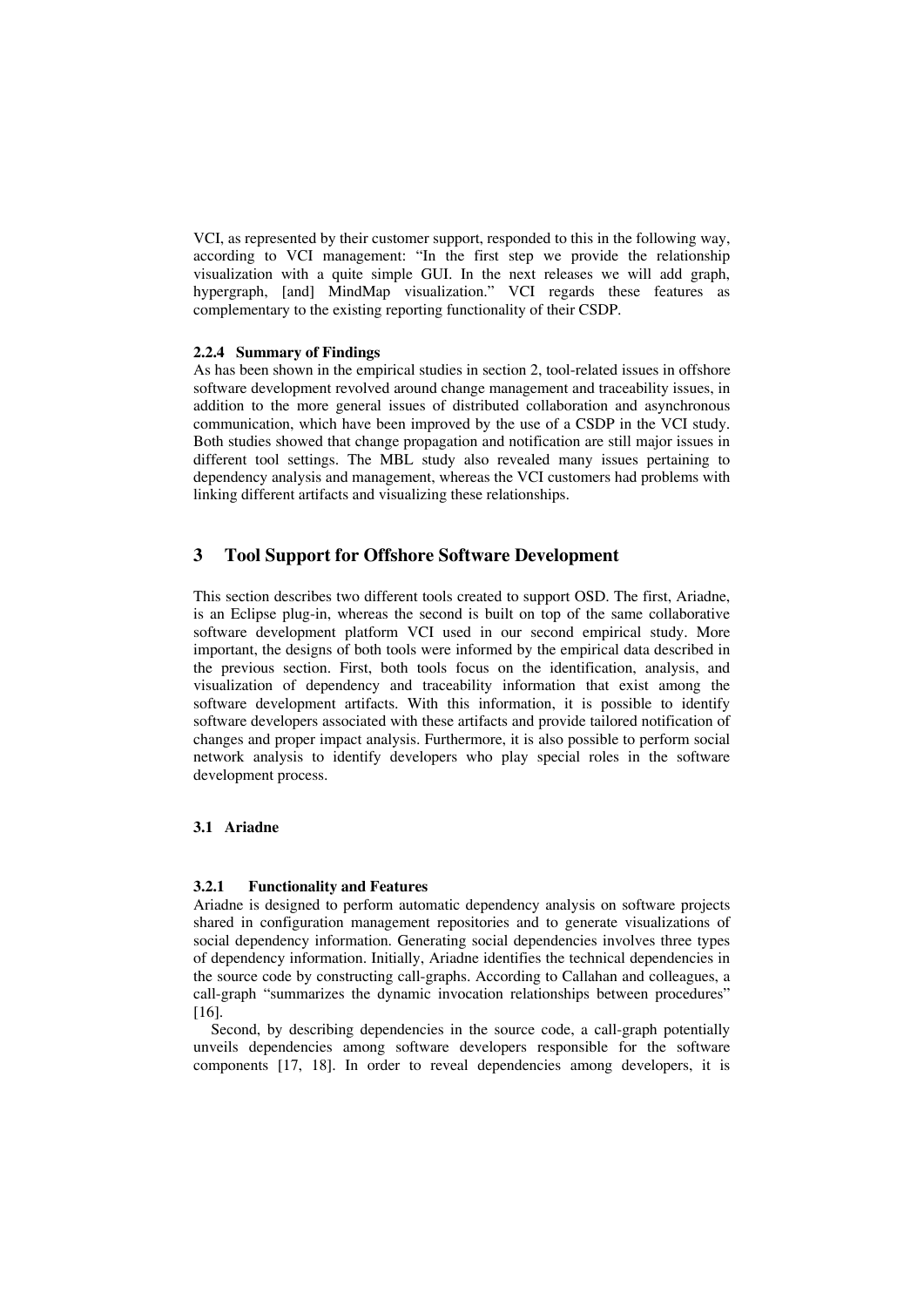necessary to populate the call-graph with "social information." The ultimate goal is to create a data structure that describes which software developers depend on which other software developers for a given piece of code. An example of this datastructure, called a social call-graph [17], is presented in Figure 1. A directed edge from package A to B indicates a dependency from A to B. Directed edges between authors and packages indicate authorship information by user identification shown in parentheses in the figure.

Last, because social call-graphs describe both technical dependencies and authorship information, they can be used to generate sociograms describing the dependence relationship only among software developers. That is, they can show social dependencies among developers that exist because of dependencies in the source code on which they are working. A sociogram, as used in social network analysis [19], is a graphical representation of a set of items, vertices, or nodes connected to one another via links or edges.



Figure 1 Tyrant's Social Call-Graph

The sociograms generated by Ariadne can be used by software developers to identify two important pieces of information: who they depend on and who depends on their work. As the MBL data indicate, this information is very important to facilitate the coordination of distributed software development projects. We have also used these sociograms to understand free/open source software development [20].

### **3.1.2 Architecture**

Ariadne is implemented as a Java plug-in to the popular Eclipse IDE. As such, Ariadne is integrated into this environment and makes use of Eclipse functionality and its plug-in model. The dependency processing functionality is encapsulated in a main control plug-in that delegates source-code analysis, annotation of the sourcecode analysis data, and visualization of the created data structure to sub-plug-ins. As a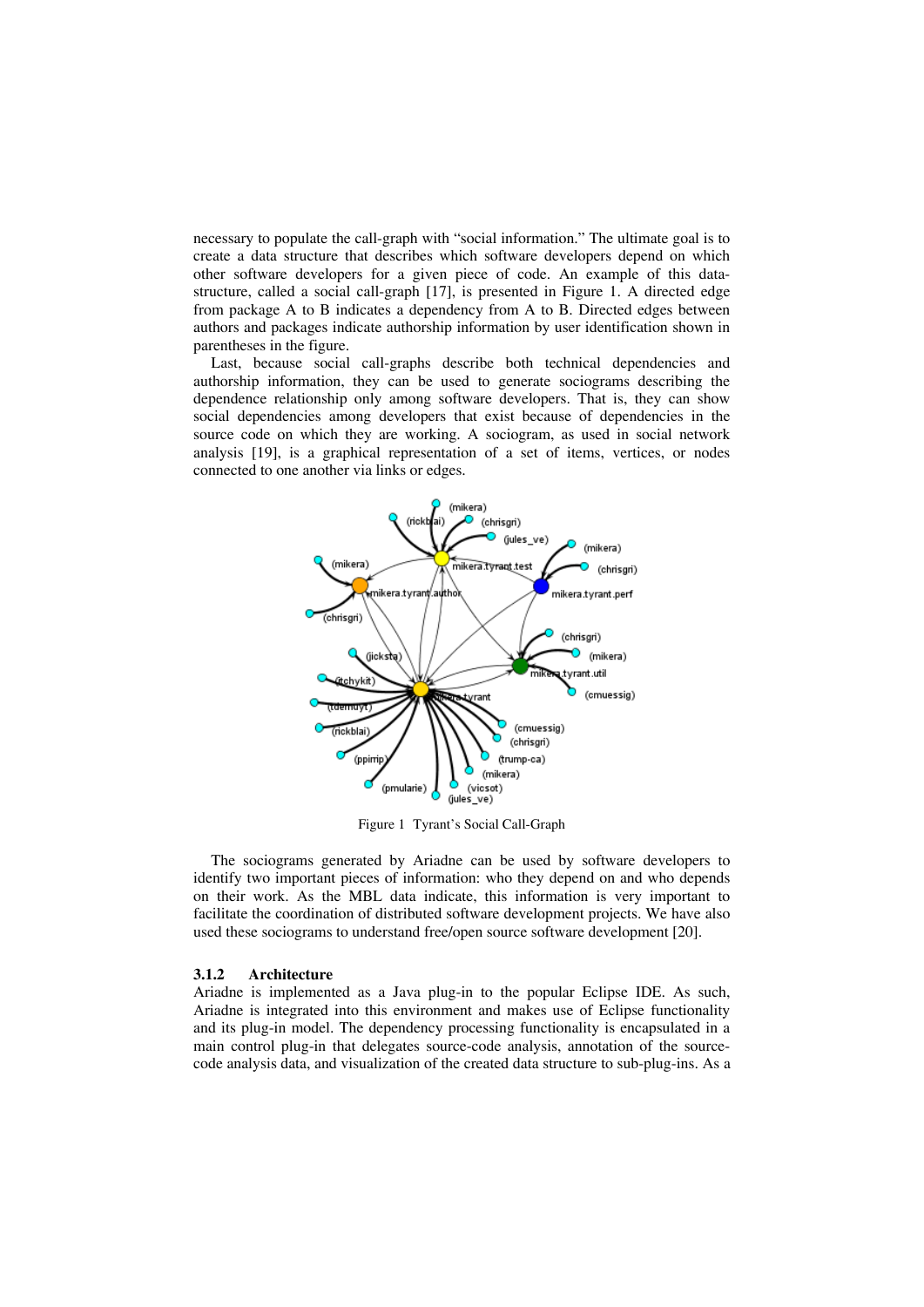result, Ariadne offers users the flexibility to use dependency generators for a diverse set of source languages, configuration management repositories, and methods of visualization.

Ariadne automatically selects (while offering users the ability to override this choice) appropriate plug-ins for analyzing the user's project based on the project's context. Once the control plug-in has located appropriate sub-plug-ins to analyze the project's source code and query the project's configuration management, the control plug-in automatically generates social dependencies for that project. First, the control plug-in generates technical dependencies and retrieves authorship information in the form of source file annotations. After downloading the authorship information, the control plug-in annotates the call-graph with the extracted authorship information to create a social call-graph. From the social call-graph, Ariadne "translates" the information into a sociogram (see Figure 1) for the project. By using one of the installed visualization plug-ins, it is possible to display all three types of dependency information to the user: technical dependencies, social call-graph, and sociograms.

Our current implementation can present call-graphs and social call-graphs at three different levels of abstraction, based on the programming language's hierarchy (e.g., packages, classes, methods in Java). Essentially, information is aggregated at each hierarchy level to, potentially, average the different results provided by diverse callgraph extractors [21]. For instance, class dependencies are displayed as the aggregation of method dependencies (i.e., the call-graph).

Ariadne was initially implemented to analyze only Java projects and extract information from CVS repositories. Later, we redesigned it based on a layered architecture to be general enough to support various programming languages, CM systems, and visualizations. The configuration management and dependency management parts of the API are used to isolate the programming language and configuration management tools from the visualizations provided by Ariadne. Through this approach, independent developers can contribute new plug-ins (configuration management tools and programming languages) to Ariadne while reusing previous visualizations. It is also possible to easily design new visualizations to already supported programming languages and CM tools. Ariadne has default graph and tree view visualizations built in. Note that although Eclipse has a generic Team API for accomplishing simple tasks involving version-controlled files, programmers must use the internal (unpublished) API to accomplish more complicated tasks. The inability to directly manipulate remote resources motivated us to create our own remote resource API.

To facilitate the understanding and usage of Ariadne's API, we utilize the façade design pattern [22] to aggregate methods to be used to query program dependency, authorship information and both types of information combined (the social callgraph). For example, developers may query the classes that depend on a particular class, the authors of a particular piece of code, all the authors of a file, how the ownership of a class changes from one release to the next, and so on.

Currently, we have implemented a code dependency infrastructure that analyzes Java code and Eclipse's manifest and "plugin.xml" files. We built a CVS extractor used to connect to a project's CVS repository (using Eclipse's internal Team API), that annotates the dependencies with authorship information. We have also built a module to import source-control annotations from Rational ClearCase.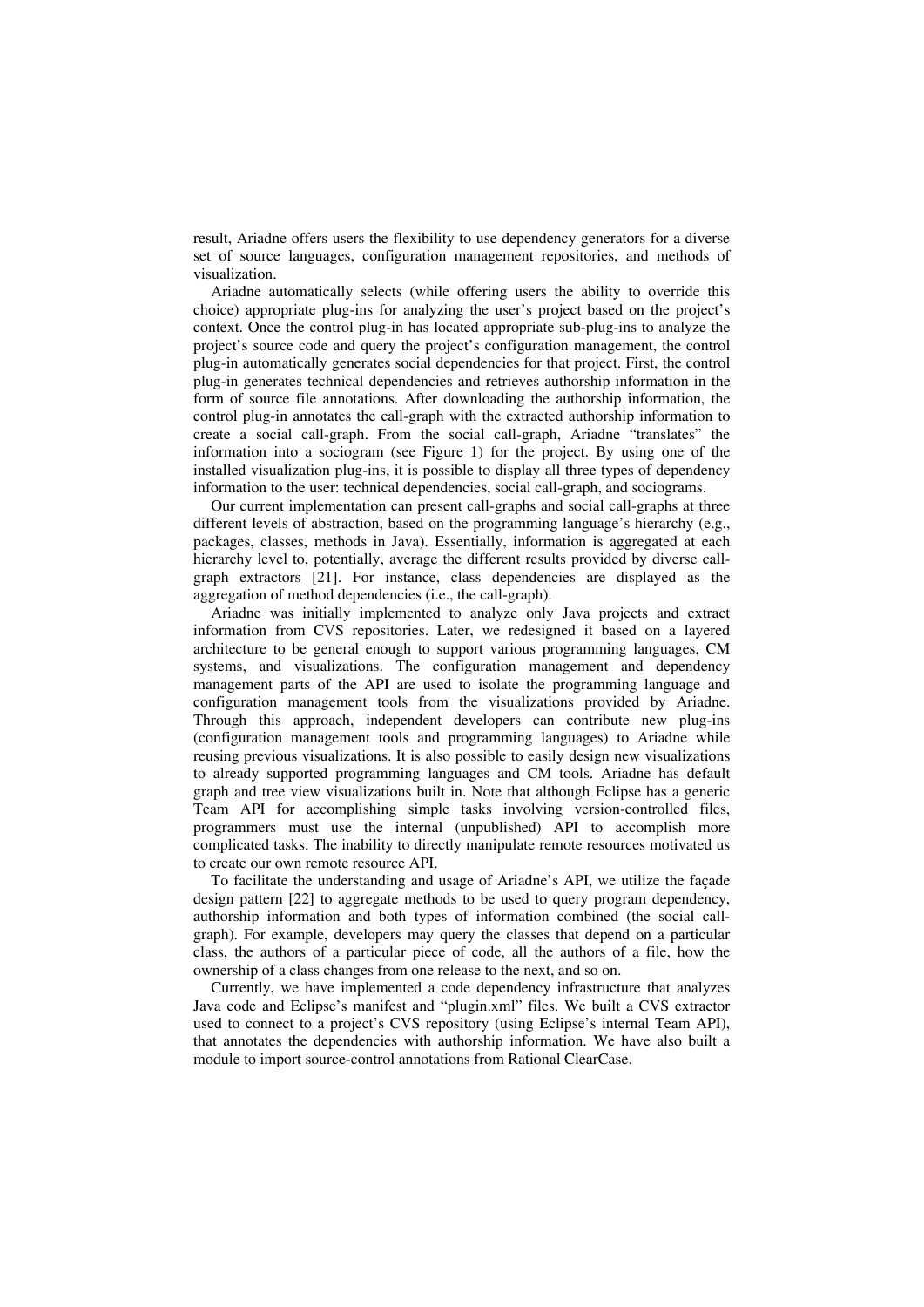Ariadne also supports the temporal analysis of dependencies; that is, Ariadne can generate visualizations for graphs of snapshots in time, which allows one to study the evolution of a project's technical and social dependencies [18, 20].

### **3.2 TraVis – Trace Visualization**

#### **3.2.1 Functionality and Features**

The TraVis (Trace Visualization) tool leverages the use of dependencies among distributed assets unified in one CSDP and their users by allowing the visualization and analysis of the different dependencies among artifacts. The traceability and rationale information is captured as distributed CSDP users develop and document their processes in OSD projects. These artifacts are then annotated and connected with their respective descriptions, discussions (e.g., design-related), as well as inter-related process steps represented as issue tracker items. TraVis captures both traces explicitly modeled as associations and more implicit links as built by Wiki systems integrated in the CSDP. Thus, they form a heterogeneous network of information. Managing all this information on one single CSDP allows linking all the artifacts, activity descriptions, and responsible users, consequently establishing the actual "traceability network," as described by [33]. This network is complemented by capturing rationale information, that is, making decision processes (e.g., design or code-related changes) traceable by storing the users' justifications behind decisions (see [29]).

TraVis provides advanced visualization and analysis capabilities for these types of linked information.

Figure 2 Trace Visualization with TraVis

The current Java prototype provides several logical filters for displaying certain aspects of the traceability network (e.g., particular artifact types, process categories, or user groups). Thus, different role-based views, such as for source code developers, designers, and project managers, can be defined. Moreover, TraVis is able to display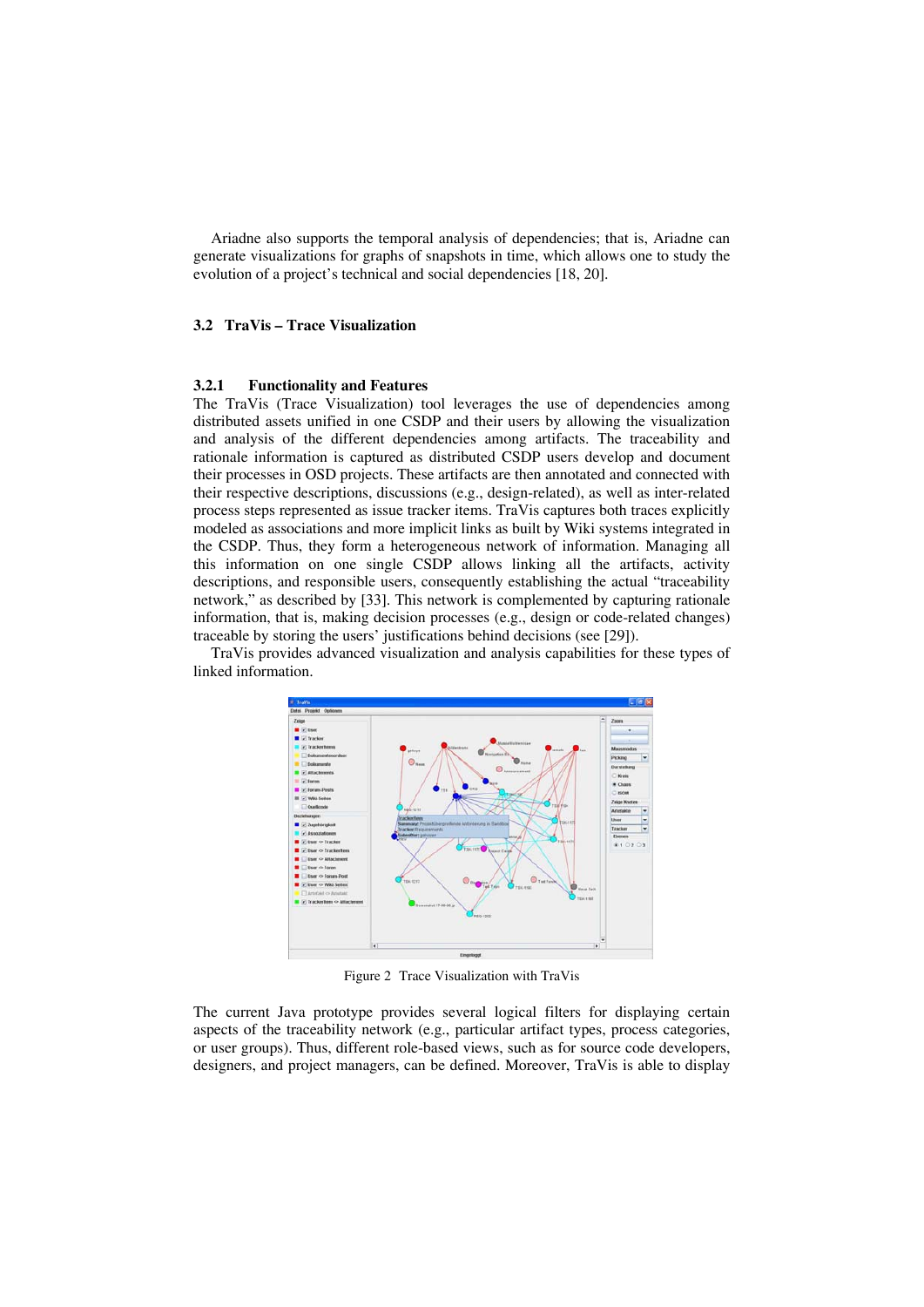networks originating from particular artifacts, activities, and users (see Figure 3). This allows analyzing the graphs that grow around one particular entity, such as for impact analyses centered on certain artifacts that are subject to change.



Figure 3 User-Centric View in TraVis

Moreover, the latest version of TraVis displays artifact nodes according to their user value (value-based software engineering, VBSE, see [28]). Because the CSDP contains a plethora of linked information, we implemented methods to reduce and enrich the network information in order to be more useful to both developers and managers (see also [30]). To this aim, not only the node but also the edges contain additional information, such as the type of relationship (link semantics) or the rationale for linking one artifact with another or replacing it by a changed version. Rationale information (e.g., comments on committed code or changed artifacts) is displayed in one context with the related artifacts and/or their relationships.

#### **3.2.2 Architecture and Technology**

Technologically, TraVis extracts traceability information from CSDPs over their remote APIs (e.g., via Web Services), or directly from their Web GUIs. TraVis stores this information in an internal data structure which is easily synchronized with the latest information from the CSDP. So far, no redundant persistent storage is implemented. TraVis transforms the various pieces of information and their relationships into a network structure of nodes and edges (see Figure 2). Various artifacts, such as documents, code modules, Wiki pages, and tracker items, as well as related users are represented as nodes, whereas their relationships in the form of different association mechanisms are stored as edges.

For visualization purposes, the "Java Universal Network/Graph Framework"  $(JUNG)^4$  was chosen. JUNG is an open source software library that provides a common and extendible language for the modeling, analysis, and visualization of data

 <sup>4</sup> http://jung.sourceforge.net/ (09/30/2006)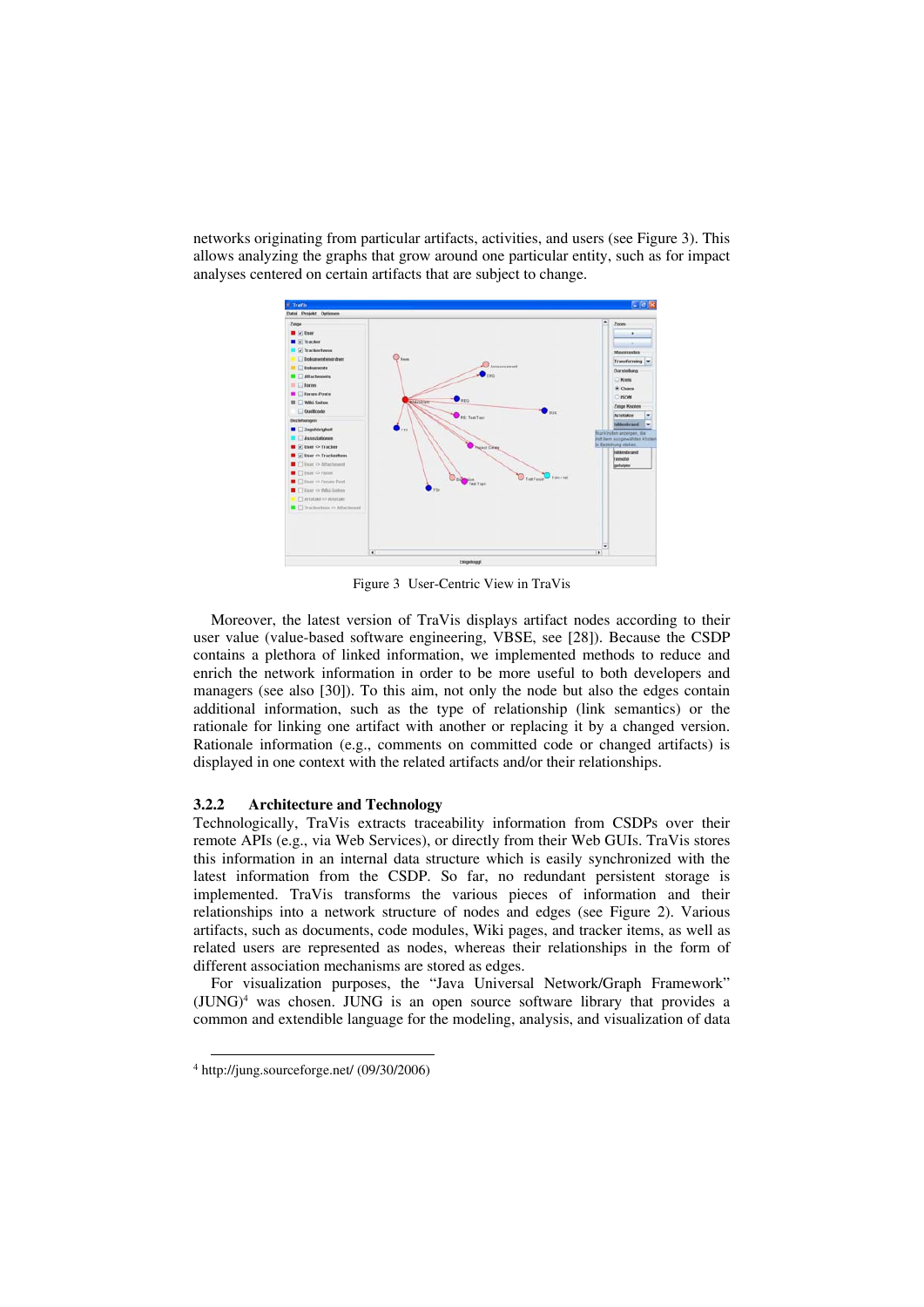that can be represented as a graph or network. It enables many helpful features such as zooming as well as manual and automatic graph reorganization according to predefined patterns.

# **4 Discussion**

The most important aspect that can be identified in both the MBL and the VCI studies is the possibility of using dependency information to facilitate the coordination of the activities. Being able to find out when a dependency started to exist between software artifacts is an important aspect raised in the MBL study. Providing that information can facilitate the coordination of software development projects through the awareness of other developers' work status [4, 23]. This aspect is deeply embedded into both Ariadne and TraVis. In fact, Ariadne supports the *automatic* identification of dependencies among software components. By doing that, Ariadne allows software developers to determine the set of developers who are using their codes as well as when this usage started. Ariadne is limited to source-code to allow the automatic creation of dependency links because the source code can be properly parsed. Ariadne finds the dependency links automatically, so developers do not have to worry about manual artifact linking and trace capturing. As postulated by several VCI customers, Ariadne's automatic extraction of dependencies addresses the issue of extensive exports of traceability network information—at least for coderelated artifacts and their authors.

In contrast, TraVis is based on the *manual* creation of dependency relationships. Its information base is not limited to source-code only, however, and it supports all ranges of software development artifacts. TraVis also provides a real-time view of the project's traceability network of artifacts and users, which contains valuable information about dependencies between software developers (similar to Ariadne) and therefore supports better awareness for what other people work on. TraVis allows for real-time graphical representations and analyses by synchronizing its data with the platform. TraVis is also able to display the current status of inter-related tasks represented as tracker items. This even allows for better awareness in OSD scenarios. By providing a finer-grained dependency and tracking analysis of artifacts produced by distributed teams, both TraVis and Ariadne permit individual users to understand their roles in the broader software development process with respect to other users and the artifacts that they produce. This understanding is crucial to the coordination of collaborative software development efforts [24].

Once the dependency information is available to our tools, it is possible to tailor the notification messages that are sent due to changes in the artifacts; that is, notifications about the changes can now be sent only to the subset of developers who are interested in the changes. We assume that this subset is basically the set of developers who depend on the artifact being changed, but that assumption is grounded on our empirical data (see sections 2.1.4 and 2.2.2). The goal here is to reduce the number of notifications that software developers receive because a common problem in both the MBL and VCI studies was the overwhelming flood of notification messages initiated by other software developers or software tools due to changes in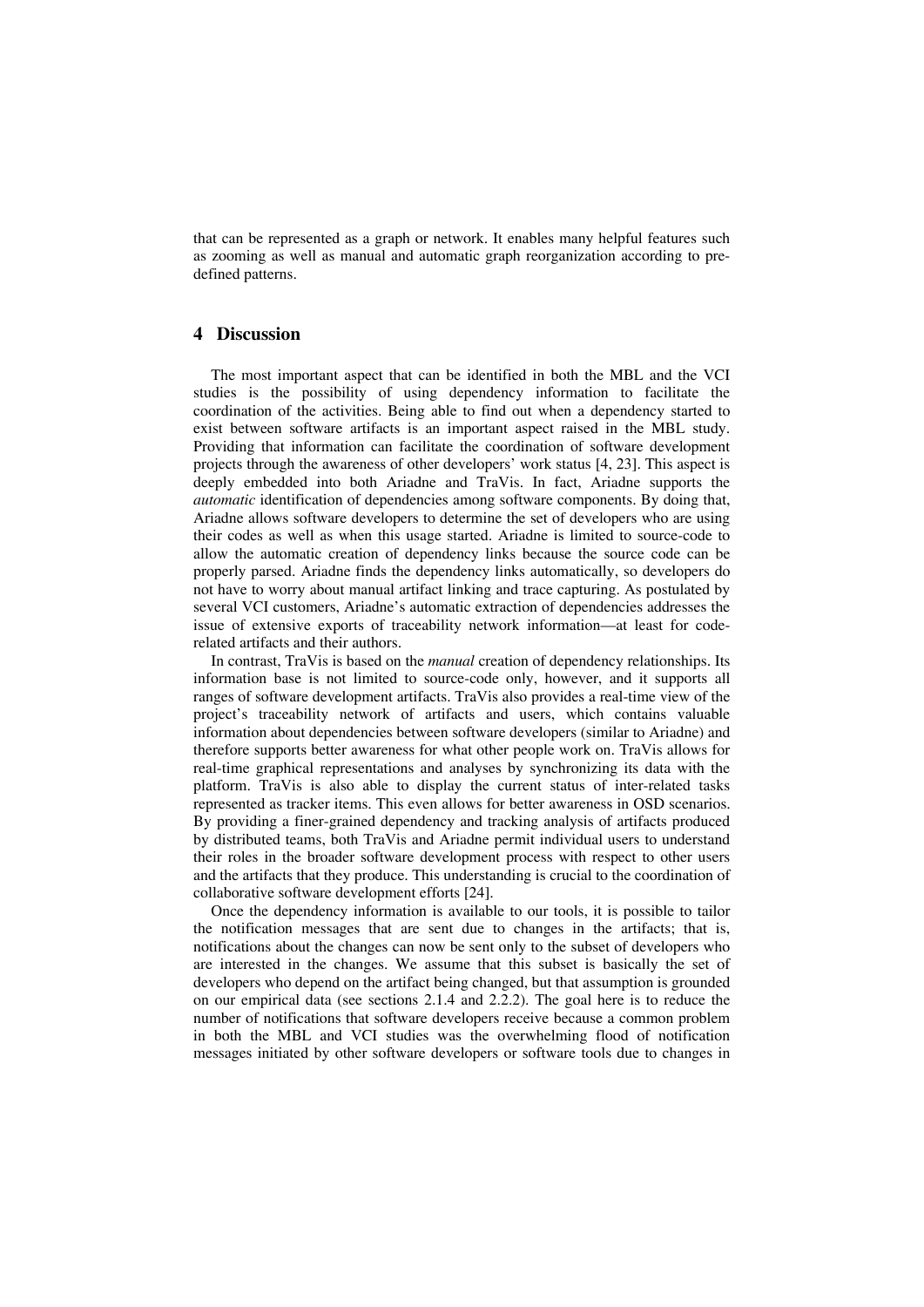the artifacts. TraVis's role-based views and filtered visualization can also be used to alleviate this problem. TraVis can also help information brokers in offshore settings, as in the MBL study (section 2.1.3), to manage their immense workload of emails. By providing information about other users related to networks of artifacts and the possibility of starting an instant messaging session or Voice-over-IP conversation using the collaboration platform interface, TraVis supports self-selection of relevant users and an easy communication process. This, in turn, should relieve the brokers in their dispatching tasks. Again, the filters and the value-based software engineering perspective provide a better overview of the project to both managers and developers. In some ways comparable to TraVis, Ariadne also facilitates the management of notifications by providing visualizations of technical and social dependencies. The developers are thus able to actually see who is working on code artifacts related to theirs and contact these persons purposefully.

As mentioned before, notification messages are necessary because of changes in the artifacts. Often, these changes are preceded by discussions. However, these discussions were not visible to all interested parties (section 2.1.4) due to the distributed nature of the project. TraVis addresses issues related to unexpected changes in software development artifacts (including specifications) as follows: rationale information from a Wiki-based software development platform allows one to notice whenever there is a discussion going relating to a certain artifact of interest. For example, if the specification is assembled using a Wiki or the specification document is annotated and discussed through the Wiki, TraVis can display this correspondence with the affected artifact. By doing that, the relevant information is accessible to everybody entitled to read it according to the roles defined on the CSDP. In short, software developers who depend on a particular artifact can find out that this artifact is likely to change and therefore impact their own work by accessing the discussion that takes place about the artifact.

Finally, a relevant aspect of both Ariadne and TraVis is the focus on visualizations. Visualizations shift the load from the cognitive system to the perceptual system, capitalizing on the human visual system's ability to recognize patterns and structures in the visual information [25]. In terms of relationship visualization, Ariadne provides different types of network graphs (i.e., call-graphs, social call-graphs, and sociograms (see section 3.1)). As discussed in the previous paragraphs, these representations can be utilized to facilitate team communication in distributed settings such as OSD projects.

TraVis visualizes all possible artifact relations and is thus able to provide traceability and rationale information to different project stakeholders. Role-based filters and the value-based perspective guarantee the appropriateness of the traceability network for diverse users. The integration with Wiki-enabled CSDPs ensures that capturing and managing the network information is easy and concise. TraVis also includes a set of predefined views and filters (see section 3.2.1) in order to enable alternative visualizations of relationships. As can be seen in Figure 2 and Figure 3, different network compositions and layouts can be chosen. By means of a Wiki plug-in, it is also possible to include TraVis snapshots in a Wiki page, for example, for better communication. Due to TraVis's component-based architecture, an easy transition to other network representations, such as semantic networks and topic maps, is assured. In short, TraVis provides increased awareness within offshore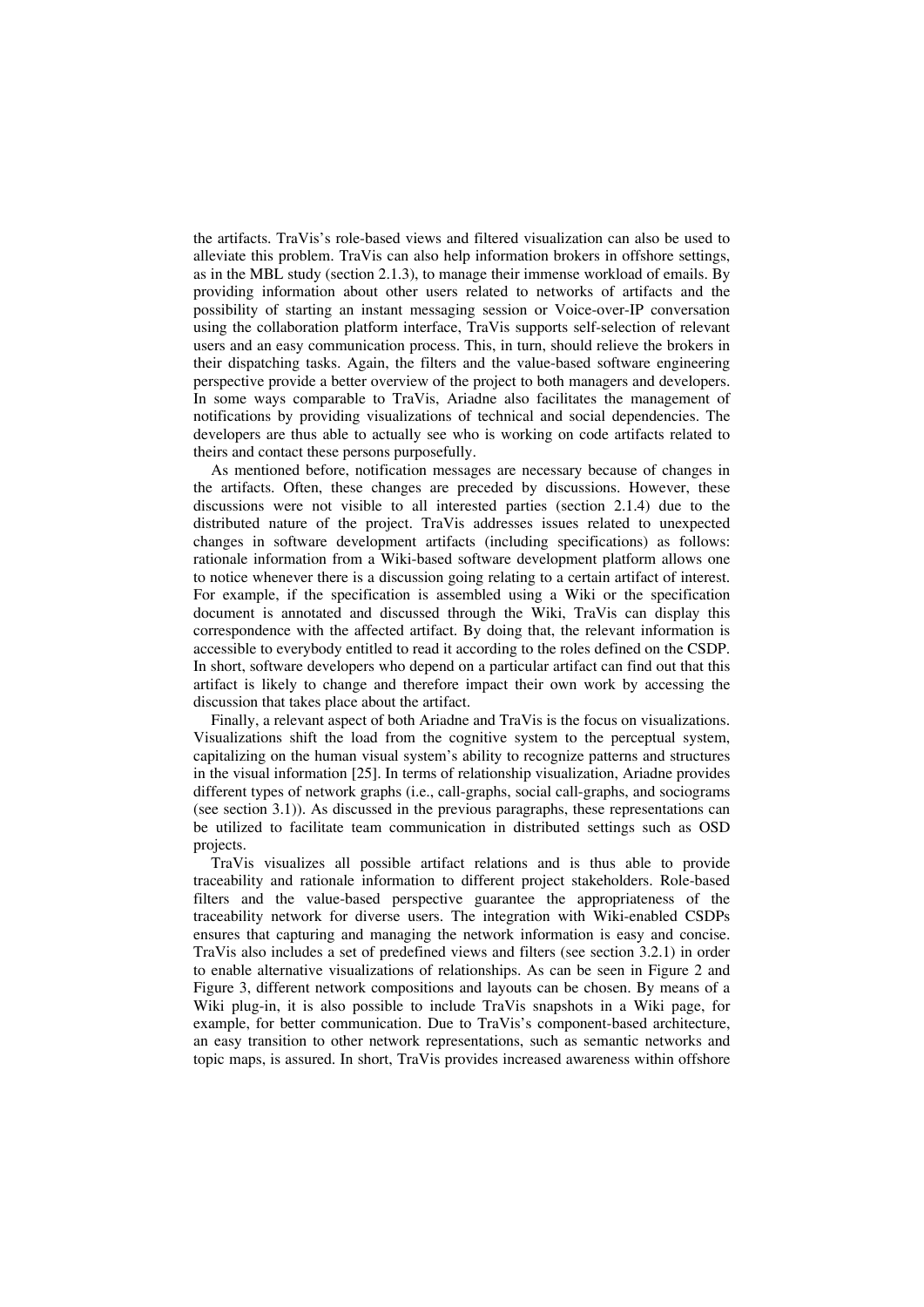software development projects based on a broad range of traceability and rationale visualizations that are created with information extracted from the collaborative development platform.

TraVis supports artifact change propagation as well as linking and the visualization of these relationships in multiple respects: First, it supports change histories (see section 2.2.2) by providing rationale information for each artifact. Hence, TraVis users can always check the artifacts' history and related discussions. Like Ariadne, TraVis creates better overall awareness through visualizations of the artifacts' dependencies and their related users. As has been concluded before, this enables more targeted communication processes complementary to the CSDP's notification engine.

# **5 Conclusions and Future Work**

When comparing the issues arising in both studies, one can notice that they mostly deal with problems of change management and propagation as well as dependency management in traceability (or dependency) networks. These issues are analyzed in distributed and offshore software development contexts in order to empirically ground our requirements for tools to support these processes.

In addition to commonplace source code management and CSDP solutions, the analysis and visualization tools Ariadne and TraVis are designed and presented. The discussion in section 4 shows that these tools provide advanced functionality as demanded by practitioners in real-world offshore projects. However, in doing so we take a rather tool-centered perspective on OSD issues, deliberately not addressing social and inter-cultural problems in the first place.

Our future work basically includes two streams of research. First, further empirical studies will be conducted with other companies developing software in distributed and offshore fashions. Second, a deeper integration of the two tools, Ariadne and TraVis, is planned to allow Ariadne to read other than code-related information from CSDPs. Because CSDPs are evolving as state-of-the-art in DSD, however, TraVis will be the basis for further tool development and will be enhanced by automated link extraction and social network analysis capabilities from Ariadne.

In addition to continuing our empirically informed design, the tools will be evaluated in various settings, such as open source software development (OSSD) projects. OSSD projects use CSDPs and are therefore comparable to OSD settings from a tool-based perspective. They contain freely available data than can be used to show the usefulness of our approaches in large-scale distributed projects. We also intend to have OSSD practitioners evaluate our various visualizations in order to determine the most useful ones. The tools will also be evaluated within globally distributed student projects involving sites in Brazil, Germany, Puerto Rico, and the United States.

In order to evaluate TraVis's usage with multiple CSDPs, we intend to implement additional adaptors for different platforms. These adaptors normally exhibit different artifact and relationship models, which will need to be mapped to one common traceability network structure to be visualized in a unified way. Multiple adaptors provide access to a wider range of commercial as well as OSSD projects.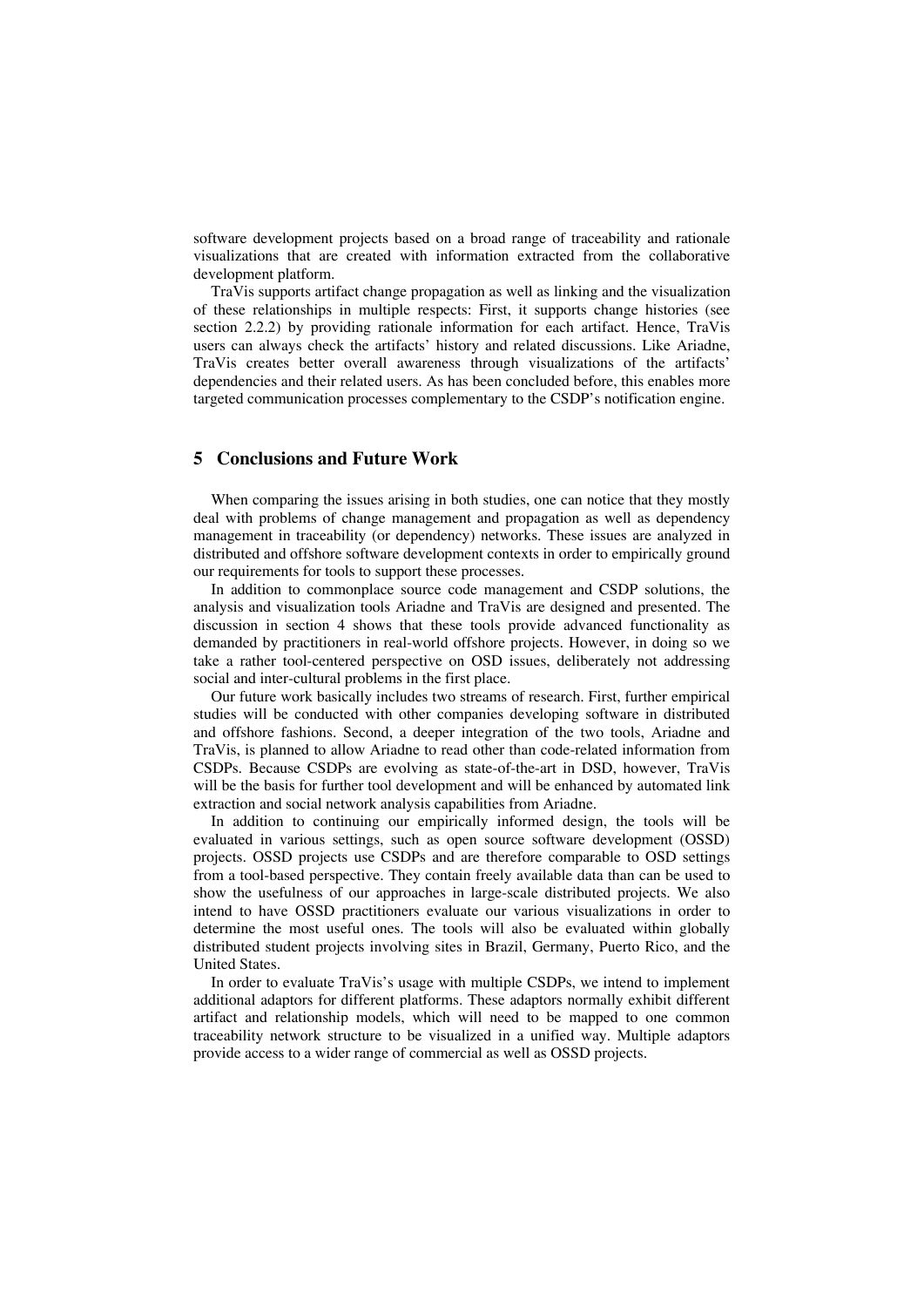**Acknowledgments.** This research was supported by the U.S. National Science Foundation under grants 0534775, 0326105, 0093489, and 0205724; by the Intel Corporation; by two IBM Eclipse Technology Exchange grants; and by the Brazilian government under CAPES Grant BEX 1312/99-5. This work is also a result of the project CollaBaWue supported by the German state of Baden-Wuerttemberg. CollaBaWue is part of the research association PRIMIUM.

# **References**

- 1. Garg, P.K., and M. Jazayeri, eds. *Process-Centered Software Engineering Environments*. 1996, Los Alamitos, CA: IEEE Computer Society Press.
- 2. Parnas, D.L., *On the Criteria to Be Used in Decomposing Systems into Modules.* Communications of the ACM, 1972. **15**(12): p. 1053-1058.
- 3. Dart, S., *Concepts in Configuration Management Systems*. Proceedings of the 3rd International Workshop on Software Configuration Management. 1991, Trondheim, Norway: ACM Press. 1-18.
- 4. Grinter, R., *Supporting Articulation Work Using Configuration Management Systems.* Computer Supported Cooperative Work, 1996. **5**(4): p. 447-465.
- 5. de Souza, C.R.B., et al. *From Technical Dependencies to Social Dependencies*. in *Workshop on Social Networks for Design and Analysis: Using Network Information in CSCW*. 2004. Chicago.
- 6. Trainer, E., et al. *Bridging the Gap between Technical and Social Dependencies with Ariadne*. in *Eclipse Technology Exchange*. 2005. San Diego, CA.
- 7. Froehlich, J., and P. Dourish. *Unifying Artifacts and Activities in a Visual Tool for Distributed Software Development Teams*. in *International Conference on Software Engineering*. 2004. Edinburgh, UK.
- 8. Cheng, L.-T., et al., *Building Collaboration into IDEs. Edit -> Compile -> Run -> Debug ->Collaborate?* in *ACM Queue*. 2003. p. 40-50.
- 9. Sarma, A., Z. Noroozi, and A. van der Hoek. *Palantír: Raising Awareness among Configuration Management Workspaces*. in *Twenty-fifth International Conference on Software Engineering*. 2003. Portland, Oregon.
- 10. Carmel, E., *Global Software Teams: Collaborating Across Borders and Time-Zones*. 1999: Prentice-Hall.
- 11. Herbsleb, J.D. and D. Moitra, *Global software development.* IEEE Software, 2001. **V18**(N2): p. 16-20.
- 12. Meyer, B., *The Unspoken Revolution in Software Engineering.* IEEE Computer, 2006. **23**(1): p. 121-124.
- 13. Strauss, A. and J. Corbin, *Basics of Qualitative Research: Techniques and Procedures for Developing Grounded Theory*. Second ed. 1998, Thousand Oaks, CA: SAGE Publications.
- 14. McCracken, G., *The Long Interview*. 1988: Thousand Oaks, CA: SAGE Publications.
- 15. de Souza, C.R.B., S.D. Basaveswara, and D. Redmiles. *Supporting Global Software Development with Event Notification Servers*. in *Workshop on Global Software Development*. 2002. Orlando, FL.
- 16. Callahan, D., et al., *Constructing the Procedure Call Multigraph.* IEEE Transactions on Software Engineering, 1990. **16**(4): p. 483-487.
- 17. de Souza, C.R.B., et al. *How a Good Software Practice Thwarts Collaboration—The Multiple Roles of APIs in Software Development*. in *Foundations of Software Engineering*. 2004. Newport Beach, CA: ACM Press.